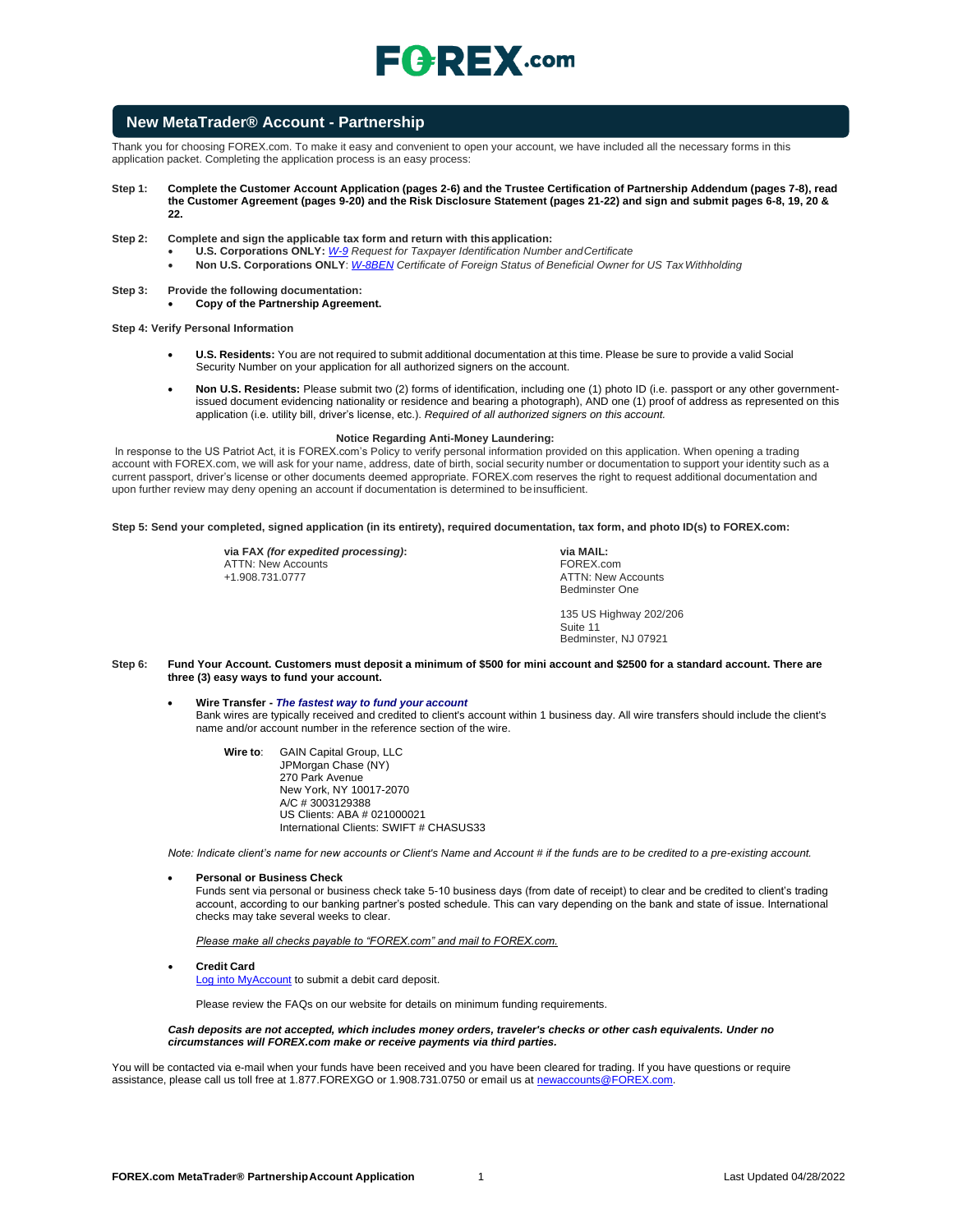

## **Customer MetaTrader® Account Application - Partnership**

**This Application must be completed in full or it will not be processed**. FOREX.com will not disclose, share or sell your personal information to third parties. You must be at least 18 years of age to open an account. Please type or print clearly.

| INTRODUCING BROKER (IFAPPLICABLE)                                                                                                                                                                                                    |                    |                                                                                                                       |                                               |
|--------------------------------------------------------------------------------------------------------------------------------------------------------------------------------------------------------------------------------------|--------------------|-----------------------------------------------------------------------------------------------------------------------|-----------------------------------------------|
|                                                                                                                                                                                                                                      |                    |                                                                                                                       |                                               |
| <b>PRIMARY CONTACT CONTACT CONTRACT CONTRACT CONTRACT CONTRACT CONTRACT CONTRACT CONTRACT CONTROL</b>                                                                                                                                |                    |                                                                                                                       |                                               |
| Contact Name: Name: Name and South Art and South Art and South Art and South Art and South Art and South Art and South Art and South Art and South Art and South Art and Art and Art and Art and Art and Art and Art and Art a       |                    |                                                                                                                       | Contact Job Title: __________________________ |
| (This will be our primary method of contacting you)                                                                                                                                                                                  |                    |                                                                                                                       |                                               |
| Contact Relationship to Entity: Owner $\Box$                                                                                                                                                                                         | Officer/Director [ |                                                                                                                       |                                               |
| <u>PARTNERSHIP DETAILS FOR A STRINGER STRINGER SHIP DETAILS FOR A STRINGER SHIP OF STRINGER STRINGER SHIP OF STRINGER STRINGER STRINGER STRINGER STRINGER STRINGER STRINGER STRINGER STRINGER STRINGER STRINGER STRINGER STRINGE</u> |                    |                                                                                                                       |                                               |
| Choose one: General Partnership Limited Partnership                                                                                                                                                                                  |                    |                                                                                                                       |                                               |
| Name of Partnership: example and a state of Partnership:                                                                                                                                                                             |                    |                                                                                                                       |                                               |
|                                                                                                                                                                                                                                      |                    |                                                                                                                       |                                               |
|                                                                                                                                                                                                                                      |                    |                                                                                                                       |                                               |
| Please provide a detailed description of your core business activities as well as your revenue sources                                                                                                                               |                    |                                                                                                                       |                                               |
| <b>PARTNERSHIP ADDRESS AND ARTICLE IN A STATE OF A STATE OF A STATE OF A STATE OF A STATE OF A STATE OF A STATE O</b>                                                                                                                |                    |                                                                                                                       |                                               |
| Address (P.O. boxesnot accepted): <u>example and a series</u> and a series of the series of the series of the series of the series of the series of the series of the series of the series of the series of the series of the serie  |                    |                                                                                                                       |                                               |
|                                                                                                                                                                                                                                      |                    |                                                                                                                       |                                               |
| <b>MAILING ADDRESS</b>                                                                                                                                                                                                               |                    | <u> 1989 - Johann Stoff, deutscher Stoff, der Stoff, der Stoff, der Stoff, der Stoff, der Stoff, der Stoff, der S</u> |                                               |
|                                                                                                                                                                                                                                      |                    |                                                                                                                       |                                               |
| City: City: State: Zip: Country:                                                                                                                                                                                                     |                    |                                                                                                                       |                                               |
| Only foreign (non U.S.) partnerships must complete this section:                                                                                                                                                                     |                    |                                                                                                                       |                                               |
|                                                                                                                                                                                                                                      |                    |                                                                                                                       |                                               |
|                                                                                                                                                                                                                                      |                    |                                                                                                                       |                                               |
| What products/services do you sell or provide?<br>What products/services do you sell or provide?                                                                                                                                     |                    |                                                                                                                       |                                               |
|                                                                                                                                                                                                                                      |                    |                                                                                                                       |                                               |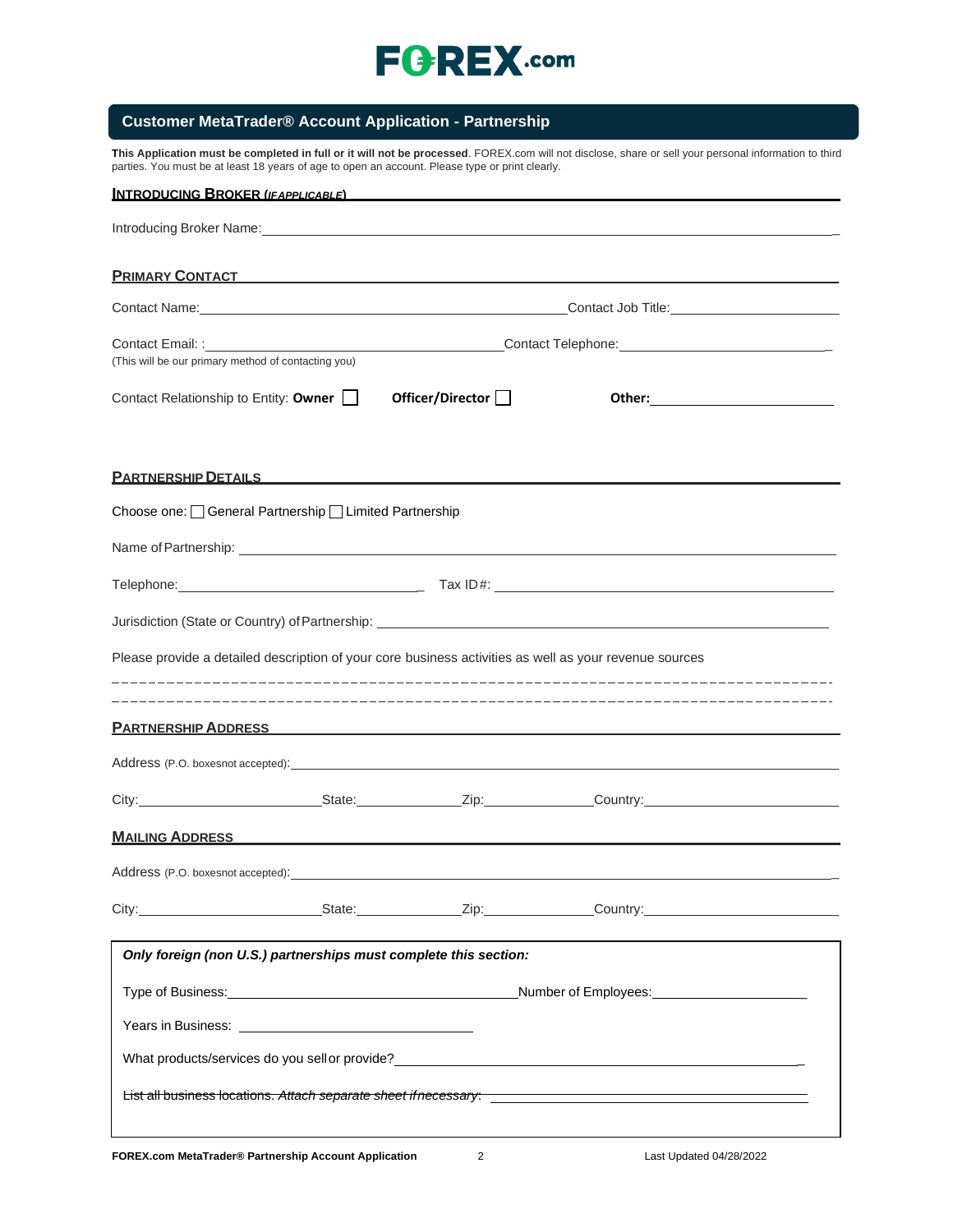

### **BENEFICIAL OWNER AND CONTROL PERSON INFORMATION**

**Provide a list of all natural person(s) who beneficially own the entity, including their ownership percentage (must equal 100%). In addition, please list all persons who hold an executive or senior manager position, or who regularly performs similar functions (i.e Control Person(s)). Attach additional sheets if necessary**

**1. Individual Beneficial Owner and Control Person Information**

| Name | Date of<br><b>Birth</b> | <b>Address</b> | Title | SSN/Passport   Ownership % |      |
|------|-------------------------|----------------|-------|----------------------------|------|
|      |                         |                |       |                            |      |
|      |                         |                |       |                            |      |
|      |                         |                |       |                            |      |
|      |                         |                |       |                            |      |
|      |                         |                |       |                            |      |
|      |                         |                |       |                            | 100% |

**2.** If the entity is part of a larger corporate organizational structure, please provide a list of all direct and/or indirect owner names. This should include all entities in the ownership chain from the direct parent to the ultimateparent:

### **Entity Ownership Structure (if applicable)**

| Name | <b>Address</b> | <b>TIN</b> | Ownership % |
|------|----------------|------------|-------------|
|      |                |            |             |
|      |                |            |             |
|      |                |            |             |
|      |                |            |             |
|      |                |            |             |

**3.** Are any of the company's shares held in nominee?  $Y \square Y \square$ If yes, please explain:

#### **OFFICERS (***PROVIDE INFORMATION ABOUT ALL OFFICERS/CONTROL PERSONS)*

| Name: Name: Name: Name: Name: Name: Name: Name: Name: Name: Name: Name: Name: Name: Name: Name: Name: Name: Name: Name: Name: Name: Name: Name: Name: Name: Name: Name: Name: Name: Name: Name: Name: Name: Name: Name: Name: |  |                                                 |
|-------------------------------------------------------------------------------------------------------------------------------------------------------------------------------------------------------------------------------|--|-------------------------------------------------|
| Position:                                                                                                                                                                                                                     |  |                                                 |
|                                                                                                                                                                                                                               |  |                                                 |
|                                                                                                                                                                                                                               |  | City: City: City: City: City: Country: Country: |
|                                                                                                                                                                                                                               |  |                                                 |
| Position:                                                                                                                                                                                                                     |  |                                                 |
|                                                                                                                                                                                                                               |  |                                                 |

\_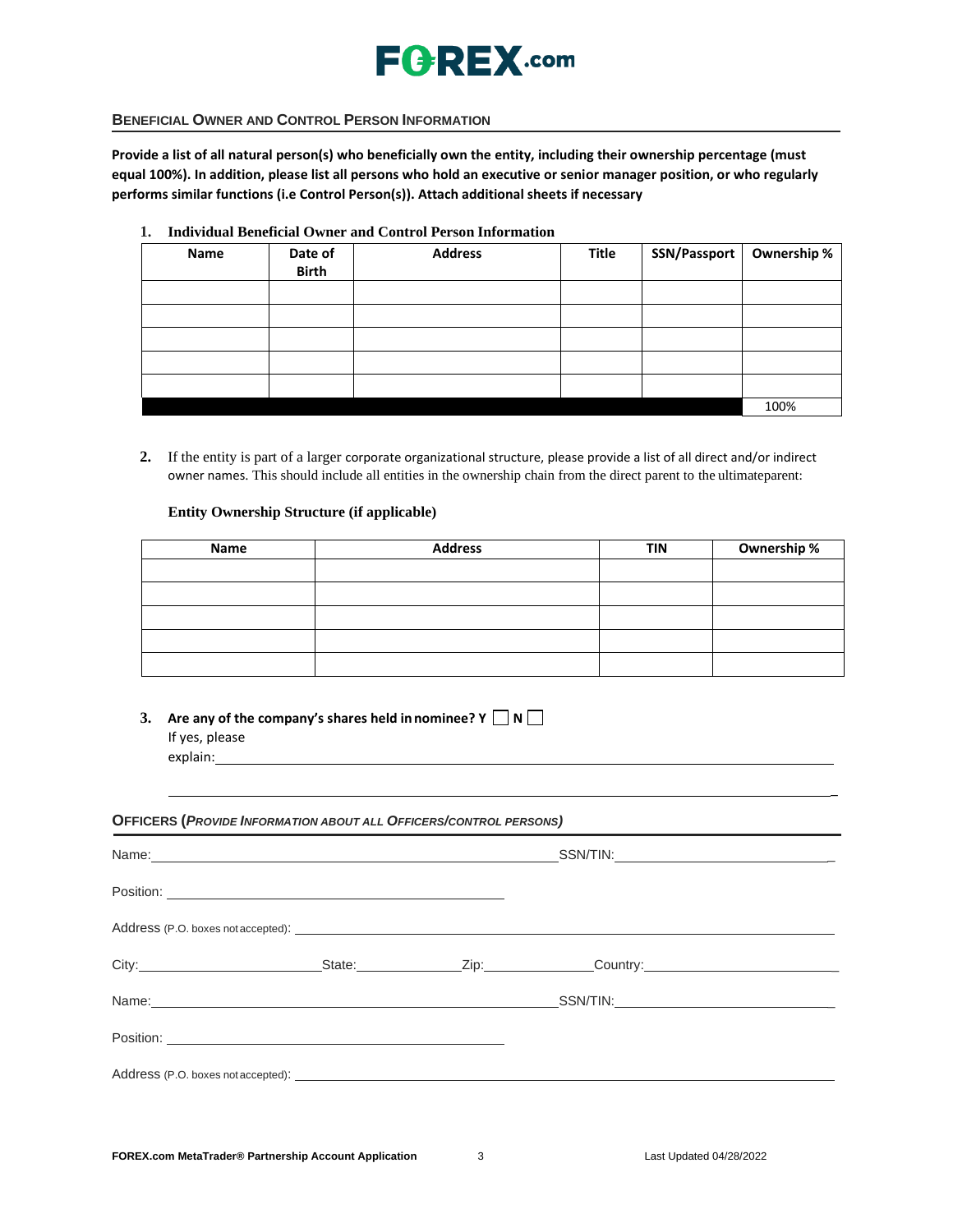|                                                                                                                                                                                                                                |  |  | Address (P.O. boxes not accepted): example and contract the contract of the contract of the contract of the contract of the contract of the contract of the contract of the contract of the contract of the contract of the co |  |
|--------------------------------------------------------------------------------------------------------------------------------------------------------------------------------------------------------------------------------|--|--|--------------------------------------------------------------------------------------------------------------------------------------------------------------------------------------------------------------------------------|--|
|                                                                                                                                                                                                                                |  |  | City: City: City: City: Culture Country: Country: Country: Country: Country: Country: Country: Country: Country: Country: Country: Country: Country: Country: Country: Country: Country: Country: Country: Country: Country: C |  |
|                                                                                                                                                                                                                                |  |  |                                                                                                                                                                                                                                |  |
|                                                                                                                                                                                                                                |  |  |                                                                                                                                                                                                                                |  |
| Address (P.O. boxes not accepted): Notice and Address (P.O. boxes not accepted): Note that the set of the set of the set of the set of the set of the set of the set of the set of the set of the set of the set of the set of |  |  |                                                                                                                                                                                                                                |  |
|                                                                                                                                                                                                                                |  |  |                                                                                                                                                                                                                                |  |
| FINANCIAL INFORMATION                                                                                                                                                                                                          |  |  |                                                                                                                                                                                                                                |  |
|                                                                                                                                                                                                                                |  |  |                                                                                                                                                                                                                                |  |
|                                                                                                                                                                                                                                |  |  |                                                                                                                                                                                                                                |  |
|                                                                                                                                                                                                                                |  |  |                                                                                                                                                                                                                                |  |
| If the entity does not have any liabilities, please provide an explanation below:                                                                                                                                              |  |  |                                                                                                                                                                                                                                |  |
|                                                                                                                                                                                                                                |  |  |                                                                                                                                                                                                                                |  |
| Do you have financial statements that are less than 12 months old? Y $\Box$ N $\Box$                                                                                                                                           |  |  |                                                                                                                                                                                                                                |  |
|                                                                                                                                                                                                                                |  |  | If yes, please submit the most recent audited and/or unaudited financial statements. If none, please explain why.                                                                                                              |  |
|                                                                                                                                                                                                                                |  |  |                                                                                                                                                                                                                                |  |
| LEGAL HISTORY AND THE RESIDENCE OF A STATE OF A STATE OF A STATE OF A STATE OF A STATE OF A STATE OF A STATE O                                                                                                                 |  |  |                                                                                                                                                                                                                                |  |
| potentially disqualify you from registration with any regulatory agency? $Y \cap N$                                                                                                                                            |  |  | Were you or any senior corporate officer/ principal ever charged or convicted of a felonious crime which would                                                                                                                 |  |
|                                                                                                                                                                                                                                |  |  |                                                                                                                                                                                                                                |  |
| <b>AFFIRMATION</b>                                                                                                                                                                                                             |  |  |                                                                                                                                                                                                                                |  |
| Are the deposited funds contributed solely by the entity and/or itsprincipals/owners? $Y \cap N$                                                                                                                               |  |  |                                                                                                                                                                                                                                |  |
| solely from:                                                                                                                                                                                                                   |  |  | If yes, you affirm that all assets deposited or to be deposited in the account(s) are corporate proprietary funds resulting                                                                                                    |  |
|                                                                                                                                                                                                                                |  |  | a. Paid in capital contributed by the firms owners/principals as disclosed in the customer application; and/or                                                                                                                 |  |

b. Net income and/or retained earnings resulting from regular business operations.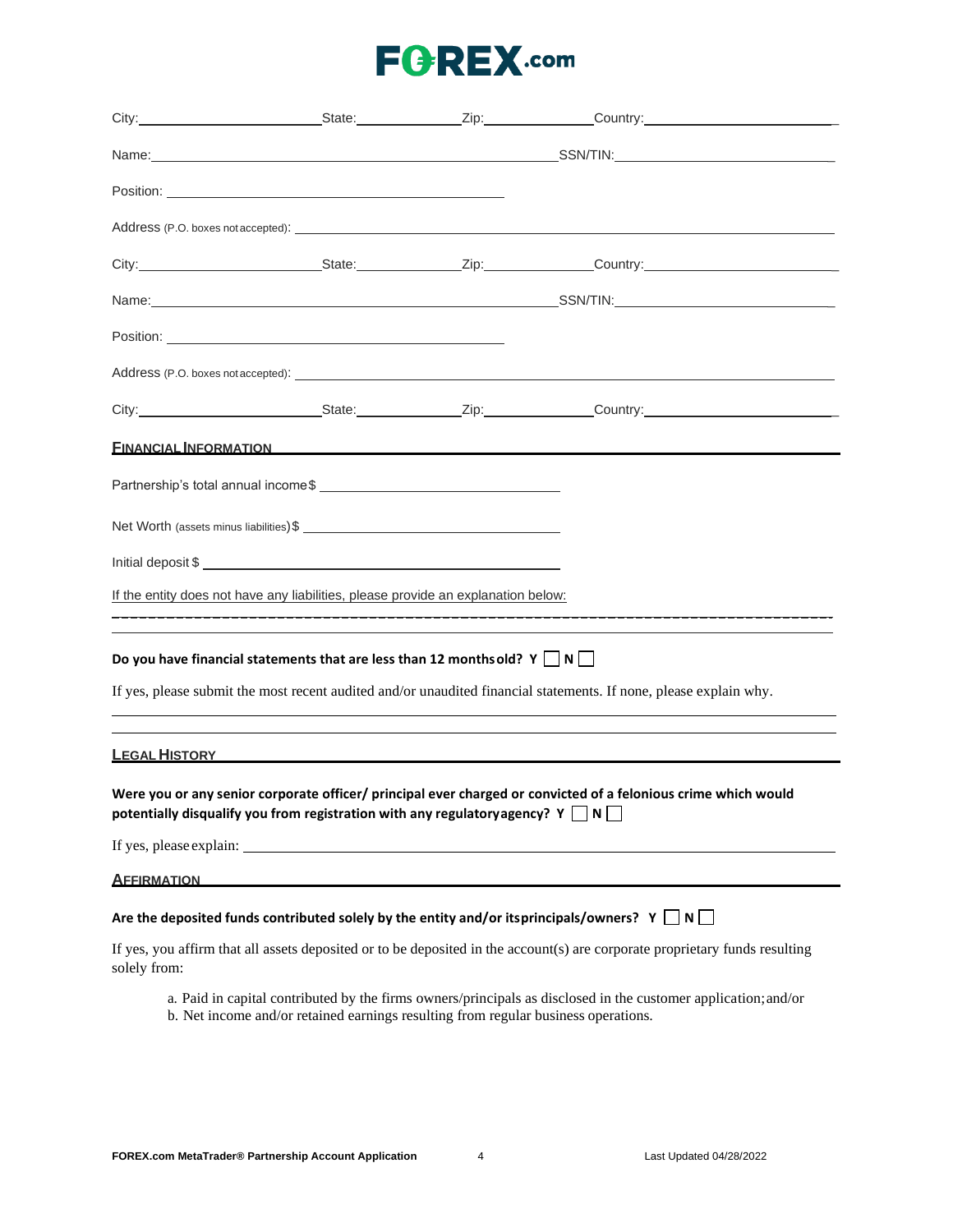# $E$ **AREX**.com

| Are you employed by a Futures Commission Merchant (FCM), broker, or registered with the                                                                                                                                        |                      |
|--------------------------------------------------------------------------------------------------------------------------------------------------------------------------------------------------------------------------------|----------------------|
| CFTC, NFA or equivalent regulatory body?                                                                                                                                                                                       | $\Box$ YES $\Box$ NO |
| If yes, provide Company Name: Name of the state of the state of the state of the state of the state of the state of the state of the state of the state of the state of the state of the state of the state of the state of th |                      |
| Are there any undisclosed persons with a financial interest inthis account?                                                                                                                                                    | $\Box$ YES $\Box$ NO |
| If yes, please list nameshere: example and the state of the state of the state of the state of the state of the state of the state of the state of the state of the state of the state of the state of the state of the state  |                      |
|                                                                                                                                                                                                                                |                      |

*Industry regulations require us to obtain the information requested in this section.*

### **TRADING EXPERIENCE**

| a) | Stocks/Equities<br> None | $ $ $ $ < 6 months         | $\Box$ 6 months – 1 year $\Box$ 1-2 years                  |                  | $\Box$ 2-3 years | Over 3 years        |
|----|--------------------------|----------------------------|------------------------------------------------------------|------------------|------------------|---------------------|
| b) | Options<br>□ None        | $\Box$ < 6 months          | $\Box$ 6 months – 1 year $\Box$ 1-2 years                  |                  | $\Box$ 2-3 years | $\Box$ Over 3 years |
| C) | <b>Futures</b><br>None   | $\vert \vert$ $<$ 6 months | $\Box$ 6 months – 1 year $\Box$ 1-2 years $\Box$ 2-3 years |                  |                  | $\Box$ Over 3 years |
| d) | Forex<br>$\sqcap$ None   | $\vert \vert$ $<$ 6 months | $\Box$ 6 months – 1 year                                   | $\Box$ 1-2 years | $\Box$ 2-3 years | $\Box$ Over 3 years |

### **BENEFICIAL OWNERSHIP AND CONTROL PERSON ATTESTATION**

Pursuant to the obligations prescribed by the Financial Crimes Enforcement Network ("FINCEN") in 31 CFR 1010.230 of the Customer Due Diligence Rule, and by the requirements of Gain Capital Group, LLC ("GAIN Capital") policies and procedures, the undersigned acknowledges on behalf of the Institution named belowthat:

- 1. It has provided Gain Capital accurate and up-to-date information of all individuals and/or entities that hold, directly or indirectly, a 10% or more equity interest in the named Institution; including but not limited to, the name and title of a Natural Person opening the account, name and address of the legal entity for which the account is being opened, signature, date and Legal Entity Identifier (Optional);
- 2. It has provided Gain Capital Group, LLC accurate and up-to-date information of at least one individual who currently has managerial control of the named Institution;
- 3. It will promptly notify Gain Capital of any changes regarding any individuals and/or entities that hold, directly or indirectly, a 10% or more equity interest in the named Institution;
- 4. It will promptly notify Gain Capital of any change to the managerial control of the named Institution, which would require a newly named individual to be provided;
- 5. The undersigned is authorized to sign on behalf of the Institution named below.

The undersigned warrants and represents to GAIN Capital that the Application and Financial Statement completed above are true and correct, until written notice of material changes is delivered to GAIN Capital. You agree to notify GAIN immediately of any changes to Beneficial Ownership, Control Persons, Officers and any Authorized Persons. GAIN Capital is not responsible for any information that was incorrectly disclosed to us. You authorize GAIN Capital to verify the veracity and accuracy of the information you provided which may include a background review of matters regulatory, civil and/or criminal in nature. The undersigned authorizes any person or consumer reporting agency to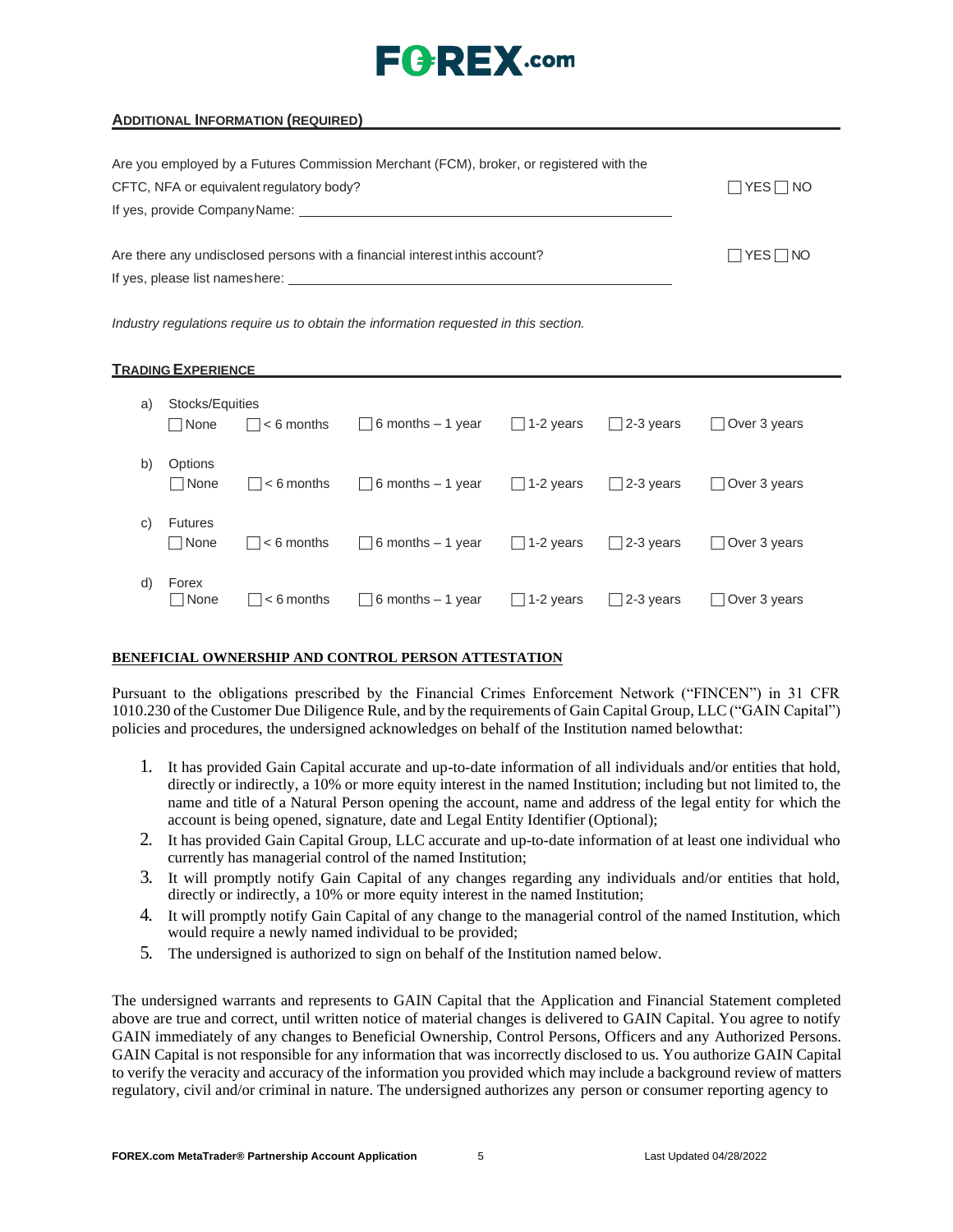

compile and furnish to GAIN Capital any information it may have or obtain in response to such credit inquiries and agrees that such information shall remain GAIN Capital's property whether or not an account is opened. You hereby release GAIN Capital from any and all liability of whatever kind and nature which, at any time, could result from reviewing information and making a decision to extend its services to you. By signing below, you attest that as long as the account at GAIN Capital is active, the corporate entity will remain active in the jurisdiction in which it was formed.

Print Name ofEntity:

Signature (Authorized Signor): Date:

Name (Authorized Signor):

Title (Authorized Signor): \_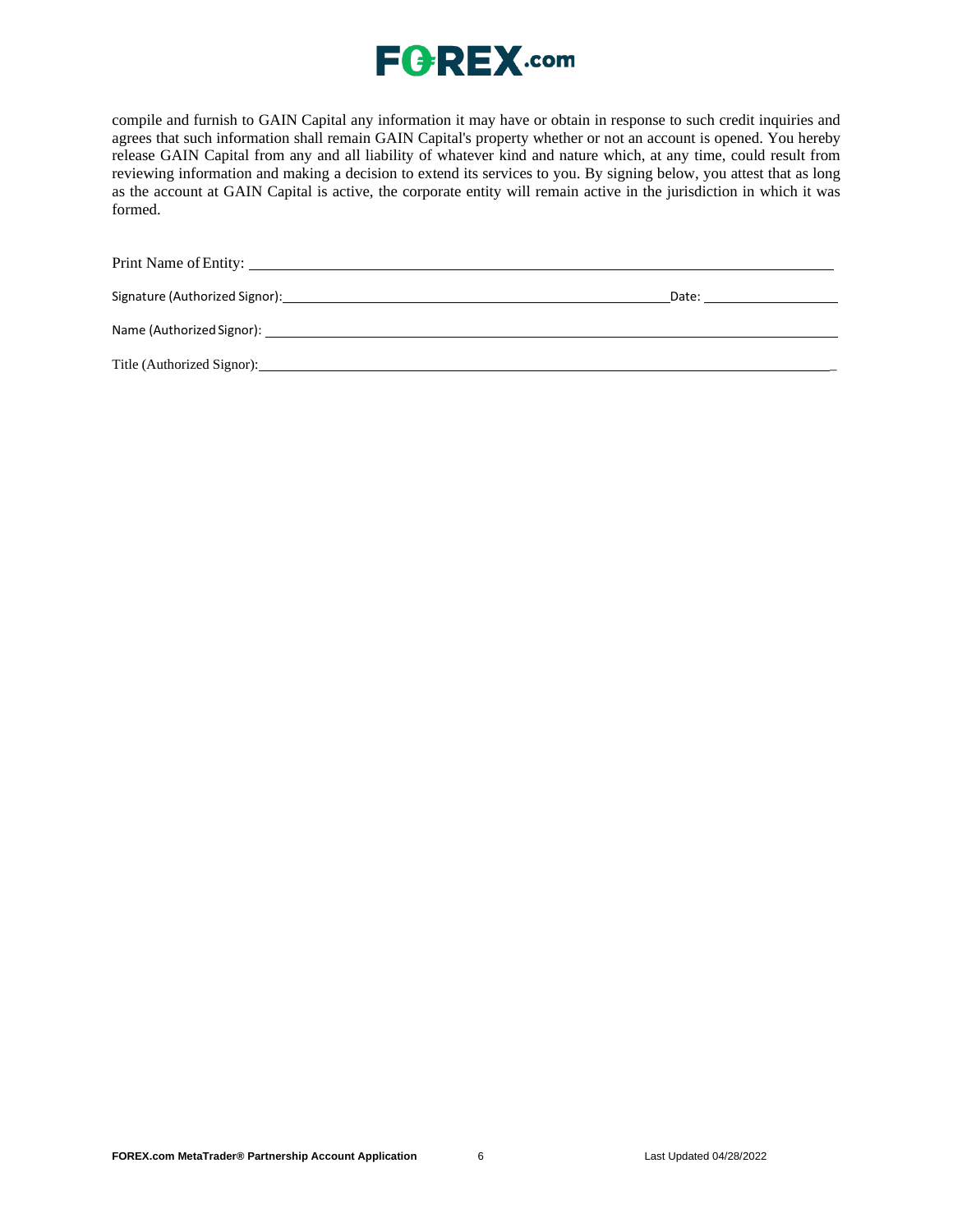# $E$   $E$   $E$   $E$   $X$  .com

### <sup>P</sup>**Partnership Addendum**

Partnership Name:

Partnership MailingAddress:

#### **For GENERAL PARTNERSHIPS only:**

The partnership is a general partnership organized and validly existing under the laws of the State of .

All partners of the general partnership must designate their percentage (%) of participation, and sign this Partnership Addendum.

#### **For LIMITED PARTNERSHIPS only:**

The partnership is a Limited Partnership existing under the laws of the State of<br>The general partner is the profits and losses in The general partner is **contain the profite and is entitled to a share of the profit and is entitled to a share of** the Account.

The general partner must sign this Customer Account Application and all applicable Annexes, addenda and other documents.

**Authorization of Partnership:** The General Partnership or Limited Partnership (in either case, the "Partnership"), has taken all necessary actions to authorize it to trade in, purchase and sell cash settled and physically settled Foreign Exchange Contracts, Cross Currency Contracts and Metal Contracts on a spot and forward basis, in accordance with the terms and conditions set forth in this Partnership Addendum, the FOREX.com Customer Account Application and any applicable Addenda thereto, the Customer Agreement and any Annexes thereto, as each may be amended, modified, or supplemented from time to time.

**Authorization of Persons:** The persons stated below are authorized (the "Authorized Persons"), and the signature that appears next to each name is the true signature of the person signing, on behalf of the Partnership, as the case may be:

- a) to apply for, open and maintain one or more Accounts at FOREX.com;
- b) to agree to buy and sell and to buy, sell (including sell "short") cash settled and physically settled Foreign Exchange Contracts and Cross Currency Contracts on a spot and forward basis, on Margin or otherwise for the Account and risk of the Partnership through and with FOREX.com, its successors and assigns;
- c) to deposit with and withdraw from the Account or Accounts maintained at FOREX.com cash, securities and other property;
- d) to grant to FOREX.com a security interest in (i) the Partnership's Account at FOREX.com, (ii) all Foreign Exchange Contracts, Cross Currency Contracts, Metal Contracts or Accounts, cash, security and other property in such Account or Accounts or delivered or otherwise provided by the Partnership to FOREX.com to secure the Partnership's indebtedness or obligations to FOREX.com or in FOREX.com's possession or control for any purpose (including safekeeping) and (iii) all products and proceeds of the foregoing (collectively, (i), (ii) and (iii) are referred to as the "collateral"); and
- e) to execute and deliver all documents, give all notices, make all trades and take all such other actions as FOREX.com, in its sole discretion deems necessary or desirable to evidence or perfect its security interest or to protect FOREX.com's interest with respect to any collateral.

| Name | Date |
|------|------|
| Name | Date |
| Name | Date |
| Name | Date |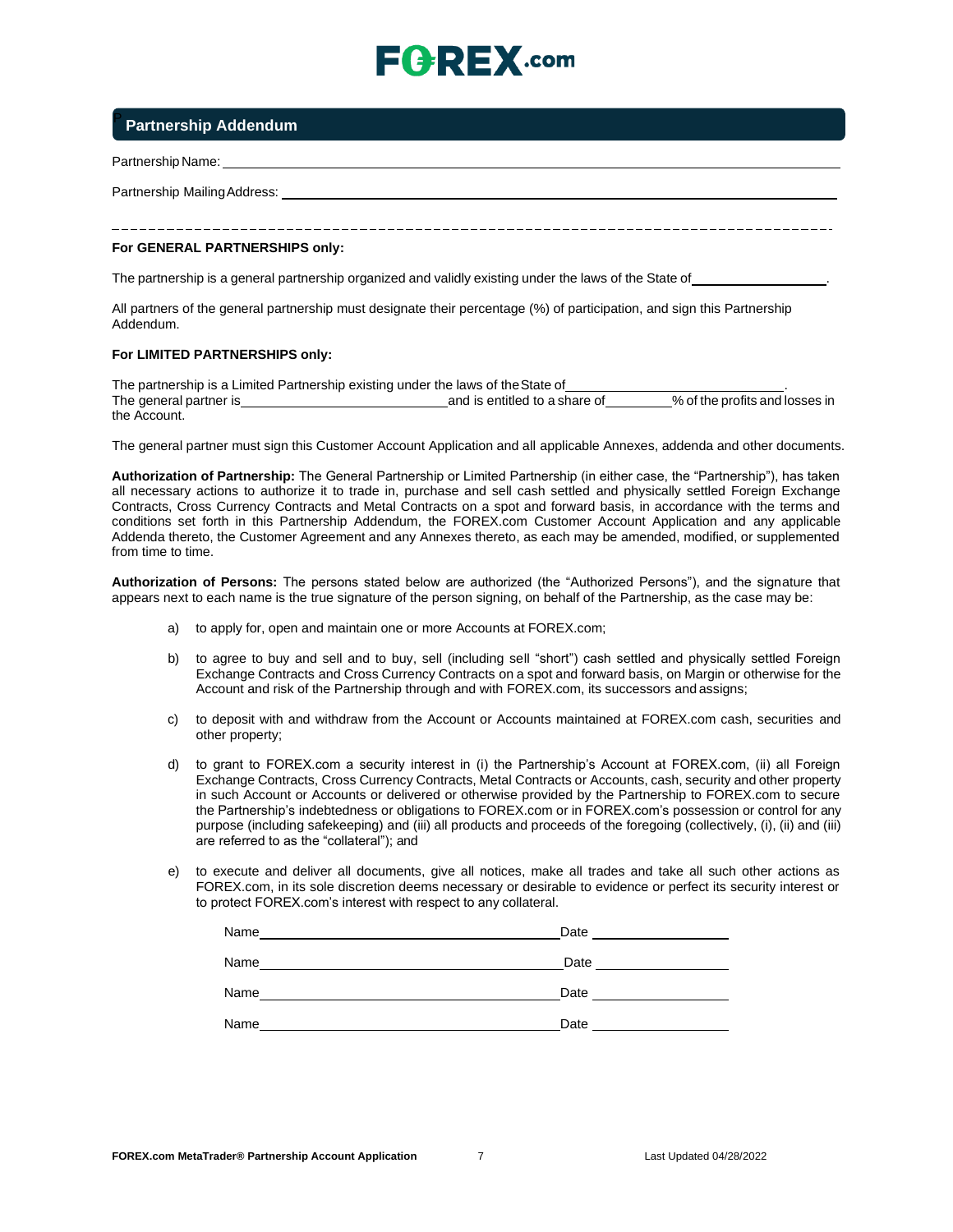

#### **Customer and each of Customer's general partners and, where applicable, limited partners, represent and warrant to FOREX.com and agree for the benefit of FOREX.com that:**

- (a) the Partnership agreement is in writing and provides that the Partnership will not terminate upon the death or incapacity of any one of the partners;
- (b) the partners and the Partnership are in compliance with and shall remain in compliance with all rules and regulations applicable to their activities including, but not limited to, the rules and regulations of any applicable regulatory agencies, and laws of the state in which the Partnership is organized and currentlyexisting;
- (c) the Partnership shall promptly notify FOREX.com in writing of the death or retirement of any partner, or any change in the Partnership agreement;
- (d) each of the Customer's general partners and, where applicable, limited partners, makes each of the representations, warranties and agreements in Section 4.1 of the Customer Agreement, which are hereby incorporated by reference as if fully set forth in this Partnership Addendum;
- (e) each of the Customer's general partners and, where applicable, limited partners, has read and understands the Risk Disclosure Statement (Annex B to the Customer Agreement) which is hereby incorporated by reference as if fully set forth in this Partnership Addendum, and affirms agreement with each statement therein;and
- (f) each of the Customer's general partners and, where applicable, limited partners, are jointly and severally liable to FOREX.com for any and all Contracts and other transactions and obligations made in conjunction with this Account and are bound by all terms and conditions of the Customer Agreement, including all Annexes thereto, and the Customer Account Application and any applicable Addenda, thereto executed by the person authorized on behalf of the Account.

### **GeneralPartnership**

| Signature: <u>Communications</u>                                                                                                                                                                                                    |  |
|-------------------------------------------------------------------------------------------------------------------------------------------------------------------------------------------------------------------------------------|--|
|                                                                                                                                                                                                                                     |  |
|                                                                                                                                                                                                                                     |  |
| <b>Limited Partnership</b>                                                                                                                                                                                                          |  |
|                                                                                                                                                                                                                                     |  |
| By Its General Partner: <b>Example 2018</b> 2019 12:30 20:30 20:30 20:30 20:30 20:30 20:30 20:30 20:30 20:30 20:30 20:30 20:30 20:30 20:30 20:30 20:30 20:30 20:30 20:30 20:30 20:30 20:30 20:30 20:30 20:30 20:30 20:30 20:30 20:3 |  |
|                                                                                                                                                                                                                                     |  |
|                                                                                                                                                                                                                                     |  |
|                                                                                                                                                                                                                                     |  |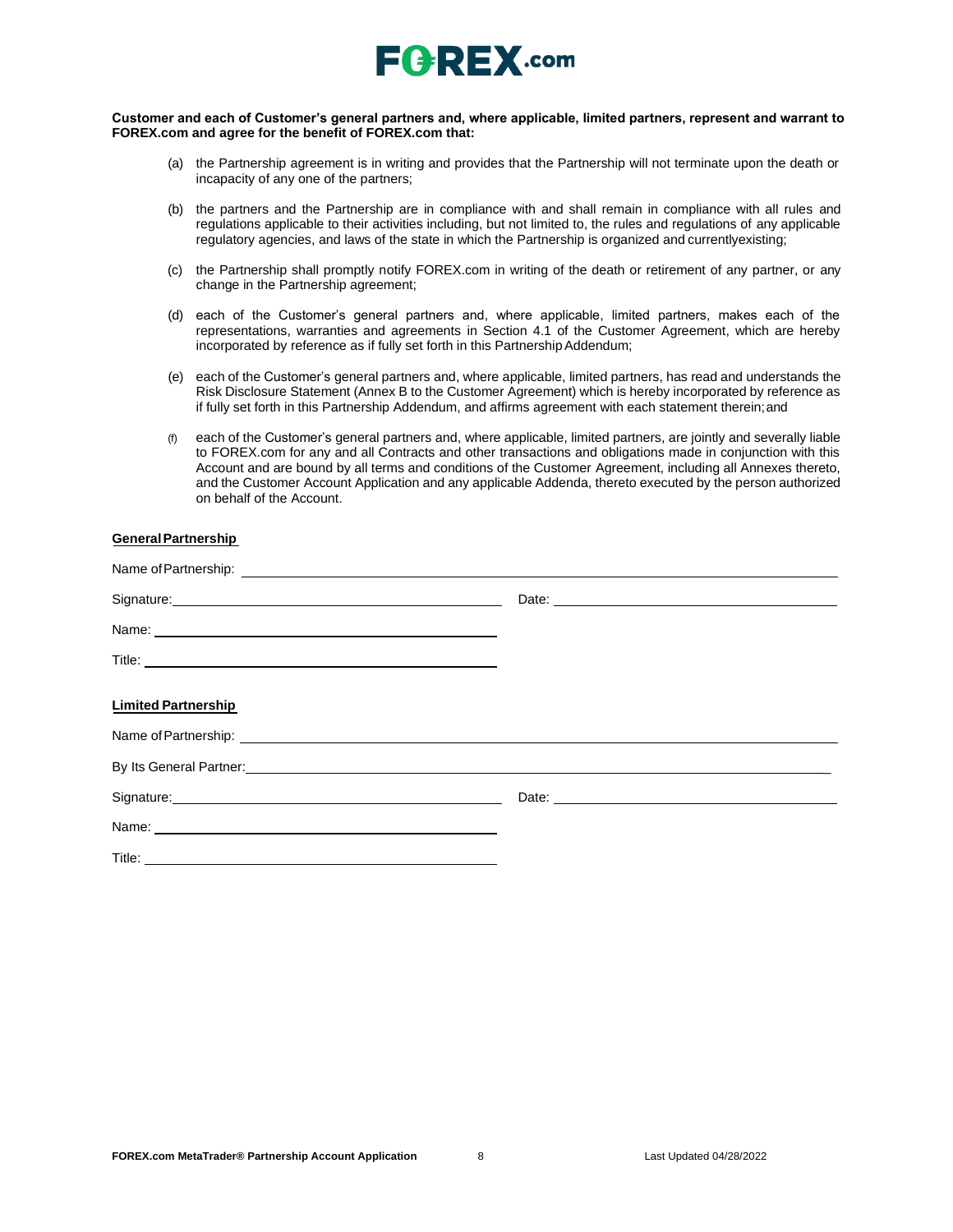# $E$   $R$   $E$   $X$  .com

#### **Notice Regarding Anti-Money Laundering**

In response to the US Patriot Act, it is FOREX.com's Policy to verify personal information provided on this application. When opening a trading account with FOREX.com, we will ask for your name, address, date of birth, social security number or documentation to support your identity such as a current passport, driver's license or other documents deemed appropriate. FOREX.com reserves the right to request additional documentation and upon further review may deny opening an account if documentation is determined to beinsufficient.

#### **Customer Agreement**

This Agreement sets forth the terms and conditions governing your Account at FOREX.com ("FOREX.com"), a division of GAIN Capital Group, LLC and all Contracts and other transactions in this Account with FOREX.com. In this Agreement, the undersigned customer is referred to as "Customer" or "You."

- 1. **DEFINITIONS.** Terms capitalized in this Agreement are defined in the Glossary as found on **FOREX.com** website [www.forex.com/en](http://www.forex.com/en-us/education/glossary/)[us/education/glossary/](http://www.forex.com/en-us/education/glossary/)
- 2. **SERVICES PROVIDED**. Subject to the terms and conditions of this Agreement and acceptance of Customer's application to open an Account with FOREX.com, FOREX.com will maintain one or more Accounts in Customer's name and will effect cash settled and physically settled transactions with and for Customer in the international Over-the-Counter Foreign Currency (foreign exchange) markets and metal markets on a spot basis, and provide such other services and products as FOREX.com may, in its sole discretion, determine from time to time in the future. Unless expressly stated otherwise in writing, all Contracts and other transactions entered into between FOREX.com and Customer shall be governed by the terms of this Customer Agreement, as amended from time to time (including, without limitation, FOREX.com's Trading Policies and Procedures).
- 3. **REPRESENTATIONS AND WARRANTIES.** As of the date hereof, the date of each Contract and other transaction in Customer's Account and any date on which FOREX.com's Risk Disclosure Statement or Trading Policies and Procedures are revised, updated or amended, Customer represents and warrants to FOREX.com and agrees for the benefit of FOREX.com that:
	- 3.1. if Customer is a natural person, Customer is of sound mind, legal age (18 years old in the United States) and legal competence.
	- 3.2. if Customer is not a natural person, (i) Customer is duly organized and validly existing under the applicable laws of the jurisdiction of its organization; (ii) execution and delivery of this Agreement and all Contracts and other transactions contemplated hereunder and performance of all obligations contemplated under this Agreement and all Contracts and other transactions contemplated hereunder have been duly authorized by Customer; and (iii) each person executing and delivering this Agreement and all Contracts and other transactions contemplated hereunder on behalf of Customer performing the obligations contemplated under this Agreement and any Contract and other transaction contemplated hereunder on behalf of Customer, has been duly authorized by Customer to doso.
	- 3.3. execution and delivery by Customer of this Agreement and all Contracts and other transactions contemplated hereunder, and performance of all of Customer's obligations contemplated under this Agreement and any Contract and other transaction contemplated hereunder, will not violate any statute, rule, regulation, ordinance, charter, by-law or policy applicable toCustomer.
	- 3.4. Customer has full beneficial ownership of Customer's Account. Customer has not granted and will not grant a security interest in Customer's Account with FOREX.com (other than the security interest granted to FOREX.com hereunder) to any person without FOREX.com's prior written consent. Customer has full beneficial ownership of all collateral and will not grant any security interest in any Collateral to any person (other than the security interest granted to FOREX.com hereunder) without FOREX.com's prior written consent.
	- 3.5. Customer will execute and deliver all documents, give all notices, make all filings and take such other actions as FOREX.com, in its sole discretion, deems necessary or desirable to evidence or perfect any security interest in favor of FOREX.com or to protect FOREX.com's interests with respect to any Collateral.
	- 3.6. Customer has read and understands the provisions contained in this Agreement, including, without limitation, FOREX.com's Risk Disclosure Statement and Trading Policies and Procedures, Customer will review the Agreement each time it is amended. Customer will not affect any Opening Transaction in Customer's Account unless Customer understands FOREX.com's revised Agreement, and Customer agrees that in effecting any Opening Transaction it is deemed to represent that it has read and understands FOREX.com's revised Agreement as in effect at the time of such Opening Transaction.
	- 3.7. Customer agrees to comply with all applicable law. You may not use your personal account with FOREX.com for any illegal activity.
	- 3.8. All information provided by Customer to FOREX.com, including information regarding Customer's trading experience and investment sophistication, is true, correct and complete, and Customer will notify FOREX.com promptly of any changes insuchinformation.
	- 3.9. The risk capital and/or intended initial deposit provided as part of the Customer Account Application and any subsequent deposits Customer makes to Customer's account in excess of such pre-disclosed amount(s) represents Customer's total risk capital which should it be lost in its entirety would not alter Customer's lifestyle.
- 4. **TRADING.** Customer authorizes FOREX.com to purchase and sell physically settled and cash settled Foreign Exchange Contracts and Cross Currency Contracts and Metal Contracts on a spot basis for Customer's Account in accordance with Customer's instructions received through the FOREX.com Online Trading System, MetaTrader® Online Trading System or via telephone to the FOREX.com Trading Desk, subject to the terms of this Agreement, including the Annexes hereto and the Customer Account Application, including any applicable addenda thereto. Customer agrees to be conclusively responsible for any instruction received electronically that is identified with Customer's password and Account number and for any electronic, oral and written instruction (including, but not limited to, any Order) to FOREX.com from persons FOREX.com, in its sole judgment, believes are apparently authorized by Customer. If Customer's Account is titled as a joint account, FOREX.com is authorized to act on the instructions of any one owner, without further inquiry, with regard to trading in the Account and the disposition of any and all assets in the Account. FOREX.com shall have no responsibility for further inquiry into such apparent authority and no liability for the consequences of any actions taken or failed to be taken by FOREX.com in reliance on any such instructions or on the apparent authority of any such persons.
	- 4.1. **Pricing Information**. FOREX.com will make available, by posting on the FOREX.com Online Trading System, MetaTrader® Online Trading System or by telephoning the FOREX.com Trading Desk, Bid Prices and Ask Prices at which FOREX.com is prepared to enter Foreign Currency Contracts, Cross Currency Contracts, or Metal Contracts with Customer. Each Bid Price or Ask Price shall be for a Spot Contract with a specified Value Date and shall specify each Eligible Foreign Currency or tradable U.S. dollar-based currency pairs involved where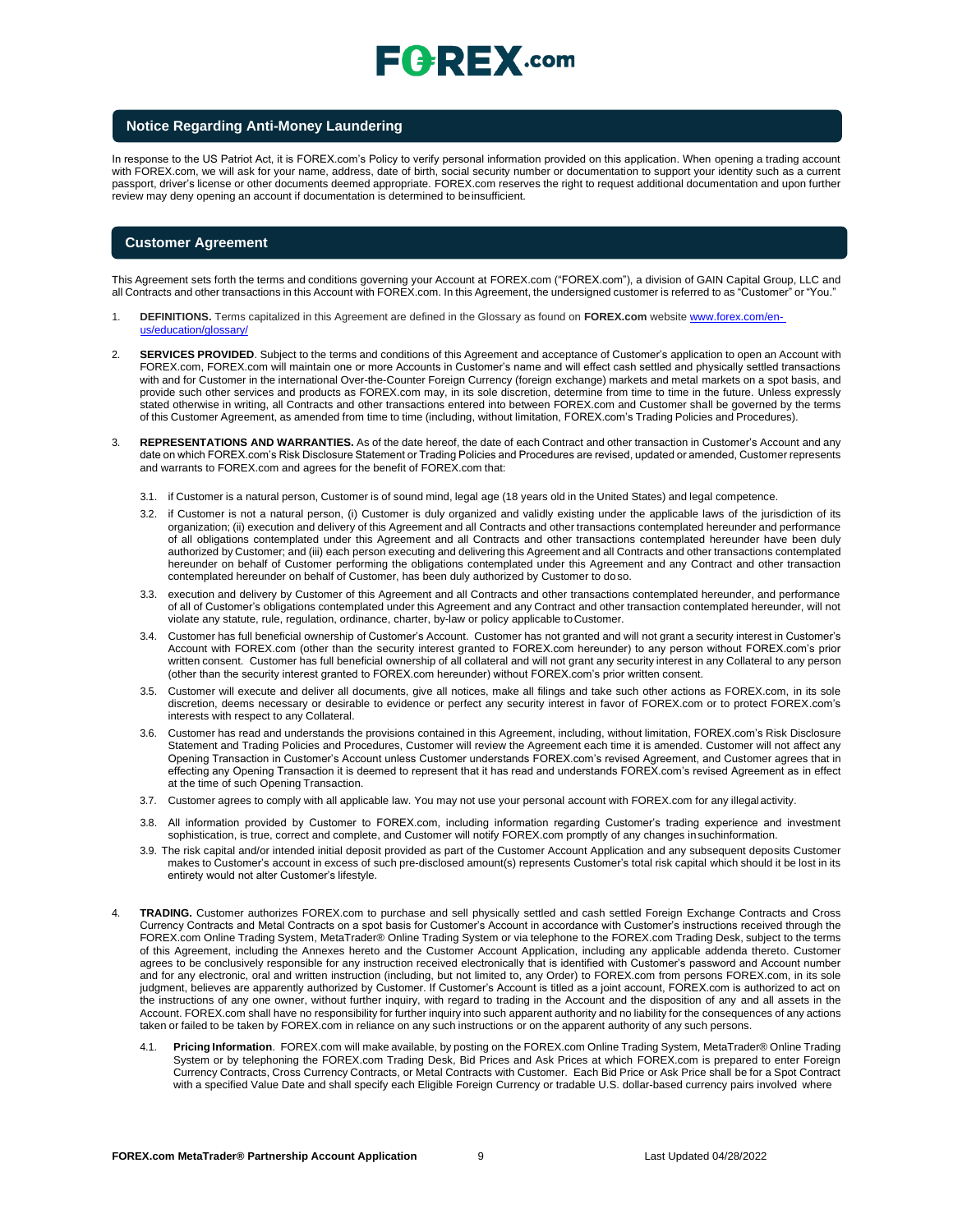applicable. FOREX.com expects that these prices will be reasonably related to the bid prices and ask prices available in the market at that time for similar transactions, but a number of factors, such as communication system delays, high volume or volatility can result in deviations between prices quoted by FOREX.com and other sources. FOREX.com makes no warranty, express or implied, that Bid Prices and Ask Prices represent prevailing bid prices and ask prices. In addition, these Bid and/or Ask Prices may reflect, at the direction of the Introducing Broker named above, additional pips added to the BID and/or ASK price that may result in an increase of the dealable spread available for the Customer's account as well as a per trade or per lot commission and/or fees. See **Section11-Charges**.

4.2. **Order Execution**. FOREX.COM will attempt to execute all Orders that it may, in its sole discretion, accept from Customer in accordance with Customer's instructions received through the FOREX.COM Online Trading System, MetaTrader® Online Trading System or via telephone to the FOREX.COM Trading Desk. In cases where the prevailing market represents prices different from the prices FOREX.COM has posted on our screen, FOREX.COM will attempt, on a best efforts basis, to execute trades on or close to the prevailing market prices. All Contracts made and entered into by FOREX.COM hereunder will be entered into by FOREX.COM as principal. Customer acknowledges, understands and agrees that FOREX.COM is not acting as a broker, intermediary, agent, and advisor or in any fiduciary capacity. FOREX.com will not requote prices. Slippage is a term referring to the difference between requested price and the price at which an order is actually filled. Slippage typically occurs around times of news or economic announcements and extreme market volatility and can be either positive or negative. Notwithstanding the provisions of this Paragraph, Customer acknowledges, understands and agrees that all non-market orders are accepted by FOREX.COM and undertaken on an "best-efforts basis" in accordance with the relevant provisions of the Trading Policies and Procedures, as amended from time to time. Please visit FOREX.com's website for more information on order types.

In rare circumstances due to market conditions, lack of liquidity typically associated with large order sizes and/or higher than normal market volatility and associated volume, your order may not be auto executed and be subject to manual review. Such manual review may result in a delay in execution with a potential for price slippage. [FO.com w](http://forex.com/)ill always attempt to fill your trades timely and at the best available price.

- 4.3. **Trade Matching**. FOREX.com or its affiliates may, at a future date, establish a trade matching system or determine to route Customer's orders to a trade matching system operated by third parties. In that event, FOREX.com, and/or any one or more of its affiliates, shall have the right (but not the obligation), in the sole discretion of FOREX.com or any such affiliate, to act for its own account, and as a counter party or as a broker to FOREX.com customers, in the making of markets and the purchase and sale of Foreign Exchange Contracts, Cross Currency Contracts and Metal Contracts via any medium, including without limitation, over any trade matching network in use by FOREX.com customers and/or the general public.
- 4.4. **Transmission.** FOREX.com shall have no responsibility for delays in the transmission of orders due to disruption, failure or malfunction of communications facilities and shall not be liable for any claims, losses, damages, costs or expenses, including attorneys' fees, to any person or entity arising other than as a direct result of FOREX.com's gross negligence.
- 4.5. **Position & Trading Limits**. FOREX.com reserves the right to limit the number of Open Positions that Customer may enter or maintain in Customer's Account. FOREX.com reserves the right, in its sole discretion, to refuse to accept any Order opening a new position or increasing an Open Position.
- 5. **MARGIN REQUIREMENTS**. Customer shall provide to and maintain with FOREX.com Margin in such amounts, in cash or other such forms, and within such limits as FOREX.com, in its sole discretion, may from time to time require. Customer's Account will be under the control of FOREX.com. FOREX.com may change Margin requirements at any time, without prior notice to Customer, and may call for additional Margin ("Margin Call") at (x) any time Customer's Margin Balance falls below FOREX.com's Minimum Margin Requirement as applied to that Account; and (y) any time FOREX.com, in its sole discretion, believes that it is prudent to do so. FOREX.com may at any time liquidate Customer's Account in accordance with Paragraph 9. FOREX.com may withdraw funds from the Customer's account without notice: (x) to ensure that Posted Margin equals or exceeds Required Margin; and (y) to satisfy any payment obligation to FOREX.com, including commissions, fees and charges in respect of Customer's Account. In the event that Customer directs FOREX.com to sell any Margin, Collateral, Contract or other property and FOREX.com is unable to deliver such Margin, Collateral, Contract or other propertyto a purchaser because Customer fails to deliver it to FOREX.com, FOREX.com may borrow or purchase any Margin, Collateral, Contract or property necessary to make such delivery, and Customer hereby agrees to guarantee and hold FOREX.com harmless against any liability, claim, loss, damage, cost or expense, including attorneys' fees that FOREX.com may sustain. See the Margin Requirements page on FOREX.com's website..
- 6. **SECURITY AGREEMENT.** In order to secure any indebtedness or other obligations at any time owing from Customer to FOREX.com, including, without limitation, (i) indebtedness or other obligations under any Account, Contract or other transaction with FOREX.com; or (ii) any indebtedness or other obligations resulting from any guarantee by Customer of any Account, Contract or other transaction with FOREX.com, Customer hereby assigns, pledges and grants to FOREX.com a security interest in and right of setoff against: (i) all of Customer's Accounts with FOREX.com; (ii) all Contracts, cash, securities and other property in Customer's Account at FOREX.com or delivered or otherwise provided by Customer to secure its indebtedness or other obligations to FOREX.com or in FOREX.com's possession or control for any purpose (including safekeeping); and (iii) all products and proceeds of the foregoing (collectively, (i), (ii) and (iii) are referred to as "Collateral"). At any time, in FOREX.com's sole discretion and without prior demand or notice, FOREX.com may apply any or all cash (or sell or buy in any such Contracts, securities or other property and apply the proceeds there from) to any such indebtedness or other obligations, notwithstanding that such indebtedness or other obligations arise in an Account other than the Account in which the cash, Contracts, securities or other property were held or generated. Notwithstanding Section 9- 207 of the New York Uniform Commercial Code, FOREX.com shall have the right to sell, pledge, rehypothecate, assign, invest, commingle and otherwise use any Collateral it holds (including, but not limited to, using the Contracts as collateral for a loan to FOREX.com) free from any claim or right of any nature whatsoever of the Customer, including any equity or right of redemption by the Customer and to register any Collateral in the name of FOREX.com, its custodian or a nominee for either. Any failure by FOREX.com to enforce its rights hereunder shall not be deemed a future waiver of such rights by FOREX.com. FOREX.com is irrevocably appointed as attorney-in-fact for Customer and is authorized, without notice to Customer, to execute and deliver any documents, give any notice and to take any actions on behalf of Customer, including the execution, delivery and filing of financing statements, that FOREX.com deems necessary or desirable to evidence or to protect FOREX.com's interest with respect to any Collateral. In the event that the Collateral deemed acceptable to FOREX.com ("Eligible Collateral") is at any time insufficient to satisfy Customer's indebtedness or other obligations to FOREX.com, including obligations to provide Margin in accordance with Paragraph 5 hereof, Customer shall promptly pay upon demand the entire amount of such deficit.
- 7. **NOVATION OF OPPOSING CONTRACTS.** Whenever there may exist in any Customer Account two or more open and opposite Contracts providing in whole or in part for the purchase and sale of the same Foreign Currency, Cross Currency Pairs or Metal Contracts on the same Value Date, such Contracts shall automatically be canceled and replaced by an obligation to settle only the net difference between amounts payable in respect of the relevant currencies under the relevant Contracts, and/or the net difference between the quantities of the relevant currency deliverable there under.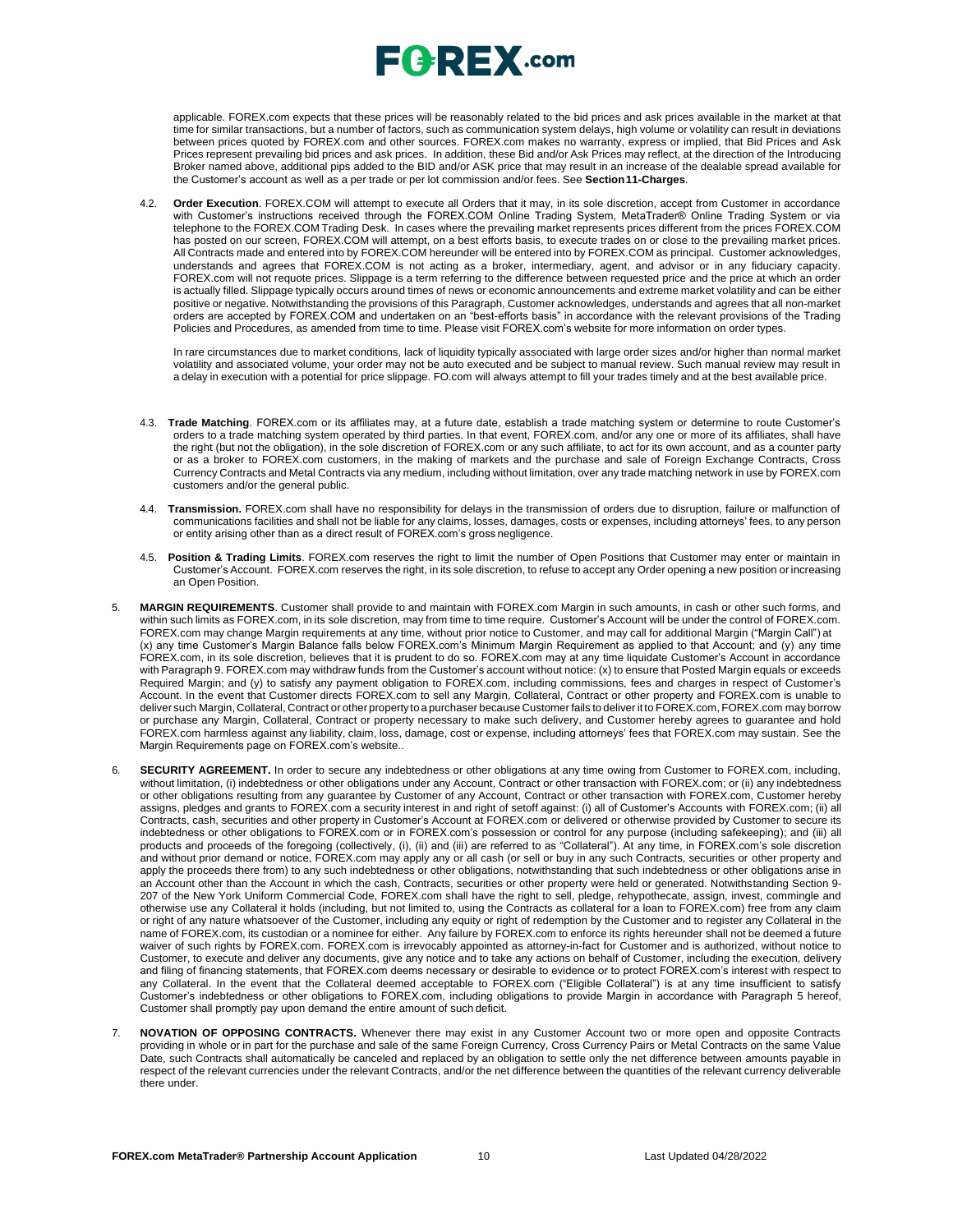- 8. **SETTLEMENT DATE; ROLLOVERS; DELIVERY.** In cases where transactions are executed for physical delivery, instructions on the settlement of Open Positions must be given to FOREX.com at least two (2) Business Days prior to the Value Date. In the absence of instructions from Customer directing FOREX.com to deliver, offset, or roll over Open Positions, FOREX.com is authorized, in FOREX.com's sole discretion, to deliver, roll over or offset all or any portion of the Open Positions in Customer's Account at Customer's risk. Delivery of Foreign Currency shall be made to the bank specified by the purchaser in a major city in the country in which the Foreign Currency is the legal tender. Unless otherwise agreed by FOREX.com and Customer in writing, the Foreign Currency shall be deliverable by wire transfer. FOREX.com may require payment of amounts due from Customer to FOREX.com prior to 16:30 ET on any day prior to payment of amounts due and payable by FOREX.com to Customer on that day. FOREX.com and Customer shall exchange, make use of, and periodically update and confirm any standing payment instructions. Spot Metal deliveries will take place at a location and custodian as approved by FOREX.com. Sufficient funds to take delivery or the necessary delivery documents must be in the possession of FOREX.com. If instructions, funds and documents are not received by FOREX.com by the specified time, FOREX.com may, in its sole discretion and without notice to Customer, offset Customer's Open Positions, roll over Customer's Open Positions into the next settlement time period, or make or receive delivery on behalf of Customer upon any terms and by any methods deemed reasonable by FOREX.com, in its sole discretion. Terms and/or methods for delivering, offsetting, or rolling over Customers' Open Positions may differ on a Customer-by-Customer basis relative to the current balance in the Customer's Account.
- 9. **LIQUIDATION OF ACCOUNTS AND DEFICIT BALANCES.** In the event of: (a) an Event of Default; (b) insufficient Margin, or FOREX.com's determination that any Collateral deposited to protect Customer's Account is inadequate, regardless of current market quotations, to secure Customer's Account; or (c) any other circumstances or developments that FOREX.com, in its sole discretion, deems appropriate for its protection, FOREX.com may, in its sole discretion, take one or more, or any portion, of the following actions: (1) satisfy any obligation Customer may have to FOREX.com (either directly or by way of guarantee or suretyship) out of any of Customer's funds or property in the custody or control of FOREX.com; (2) sell or purchase any or all Contracts and any securities or other property held or carried for Customer; and (3) cancel any or all outstanding Orders or Contracts or other transactions or commitments made by or on behalf of Customer. Any of the above actions may be taken without demand for Margin or additional Margin, without prior notice of sale or purchase or other notice to Customer, Customer's legal representatives, heirs, executor, administrator, trustee, legatee, successors or assigns and regardless of whether the ownership interest is held individually or jointly with others. Any prior demand or notice of sale or purchase shall not be considered a waiver of FOREX.com's right to sell or buy at any time in the future without demand or notice as provided above. In liquidation of Customer's Long Positions and Short Positions, FOREX.com may, in its sole discretion, offset in the same settlement or it may initiate new Long Positions or Short Positions in order to establish a spread or straddle that in FOREX.com's sole judgment may be advisable to protect or reduce existing positions in Customer's Account. Any sales or purchases may be made according to FOREX.com's judgment and in its sole discretion in any interbank, Over-the-Counter or other exchange market where such business is then usually transacted or at a public auction or private sale, and FOREX.com may purchase the whole or any part thereof free from any right of redemption. In the event the proceeds realized pursuant to liquidation are insufficient for the payment of all liabilities of Customer due to FOREX.com, Customer shall promptly pay upon demand the entire amount of any such deficit, together with all other deficits and all unpaid liabilities of Customer, including, but not limited to, all costs of enforcement and collection, such as, but not limited to, attorneys' fees, witness fees and travel expenses, interest on any such deficit and liabilities at a rate equal to three (3) percentage points above the then prevailing prime rate at FOREX.com's principal bank or the maximum interest rate allowed by law, whichever is lower. In the event FOREX.com incurs expenses other than for the collection of deficits, with respect to Customer's Account, Customer agrees to pay such expenses. See the Margin Requirements page on FOREX.com's website.
- 10. **FUTURES COMMISION MERCHANT AND RETAIL FOREIGN EXCHANGE DEALER.** FOREX.com is a registered Futures Commission Merchant and Retail Foreign Exchange Dealer (FCM/RFED) (NFA ID# 0339826), a member of the National Futures Association (NFA) and is regulated by the Commodity Futures Trading Commission (CFTC). For more information on the NFA and its policies visit [http://www.nfa.futures.org.](http://www.nfa.futures.org/) For information regarding FOREX.com, Commodity Futures Trading Commission (CFTC) registration, NFA membership information, regulatory and non-regulatory actions, please visit NFA's Background Affiliation Status Information Center (BASIC) at [http://www.nfa.futures.org/basicnet/.](http://www.nfa.futures.org/basicnet/)
- 11. **CHARGES.** FOREX.com is compensated for its services through the bid/ask spread and/or per-lot commission, as well as mark-up on rollovers and mark-up on back-to-base currency conversions for products not settling in a Customer's account base currency. FOREX.com may charge for incidental banking-related fees such as wire charges for deposits/withdrawals and returned check fees and monthly data fees. FOREX.com may charge monthly data fees in any account wherein there is no trading activity for at least twelve (12) months. FOREX.com reserves the right to change its fee structure at any time without notice. Fees do not currently, but may in the future include such things as statement charges, order cancellation charges, account transfer charges, telephone order charges or fees imposed by any interbank agency, bank, contract, market or other regulatory or self-regulatory organization arising out of FOREX.com's provision of services hereunder. Customer may incur additional fees for the purchase of optional, value added services offered by FOREX.com.
- 12. **INTRODUCING BROKERS.** If Customer's account has been introduced to FOREX.com by an Introducing Broker ("IB"), Customer understands and acknowledges that FOREX.com may compensate Introducing Broker for introducing Customer to FOREX.com and that such compensation may be on a per trade or other basis.
- 13. **FOREIGN ACCOUNTS.** Customers not residing in the United States ("Foreign Accounts") may be asked to comply with requests for special information by FOREX.com as required by any governmental unit or regulatory agency. This includes, but is not limited to, special calls for information. In the event of a special call for information, FOREX.com or its agent shall be required to obtain the information set forth by any governmental unit or regulatory agency requesting information. In addition, failure to respond to a special call may cause transactions to be prohibited (other than offsetting trades) for Customer.
- 14. **TRADE CONFIRMATIONS.** Trades executed online will be confirmed online at the time of the trade and trades entered into by telephone will be confirmed verbally and via the online platform by 17:30 ET on the day of execution. Reports of the confirmation of orders and statements of Accounts for Customer shall be deemed correct and shall be conclusive and binding upon Customer the sooner of: (x) two (2) Business Days after transmittal to Customer by posted mail; or (y) immediately with respect to Orders confirmed via the FOREX.com Online Trading System or MetaTrader® Online Trading System. Customer may object to confirmations and statements by telephone within the time frames identified above, but any such objection must be confirmed by e-mail to [info@FOREX.com](mailto:info@FOREX.com) or in writing within two (2) Business Days thereafter to FOREX.com, (which confirmation shall be deemed received only if actually delivered or mailed by registered mail, return receipt requested to FOREX.com at such address). Failure to object shall be deemed ratification by Customer of all actions taken by FOREX.com or FOREX.com's agents prior to Customer's receipt of such reports. Customer's failure to receive a trade confirmation shall not relieve Customer of the obligation to object as set out herein. Customer agrees to immediately call to FOREX.com's attention any oral information that Customer has reason to believe is inconsistent with Customer's own information. Customer understands, acknowledges and agrees that errors, whether resulting in a profit or loss to Customer, shall be corrected, and Customer's Account will be credited or debited in such manner and extent as to place Customer's Account in the same position in which it would have been had the error not occurred. Transaction Data Reports that include the transaction data required by NFA Compliance Rule 2-36 are available upon request. Please call 1-877-367-3946 (Toll Free) or 1-908-731-0730 (International) to request this information.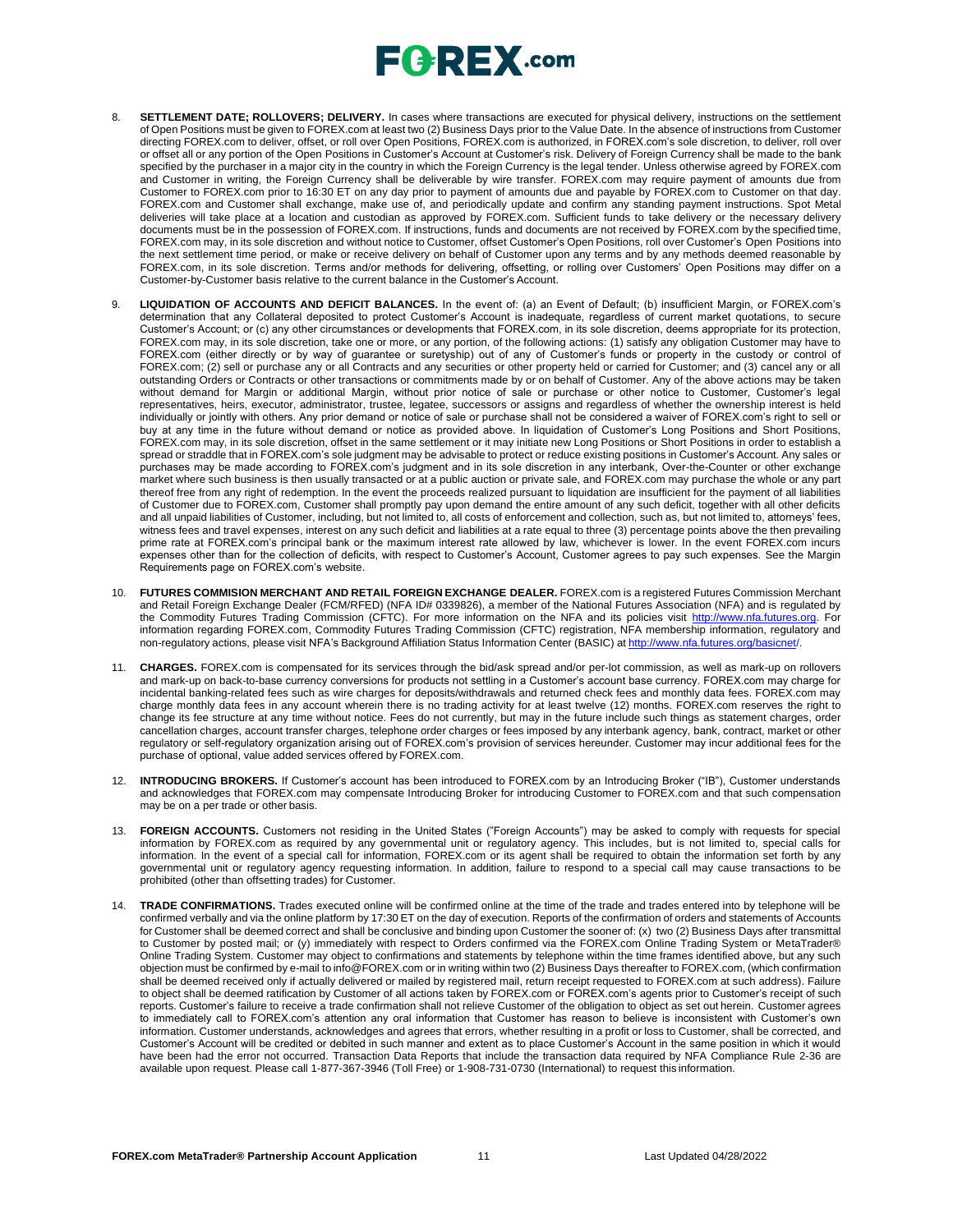- 15. **COMMUNICATIONS.** Reports, statements, notices and any other communications from FOREX.com may be transmitted to Customer by (x) placement on FOREX.com's Website; or (y) United States mail or other delivery service to Customer's current address as reflected on FOREX.com's records. Customer shall notify FOREX.com immediately of any change in Customer's address by e-mail to [info@FOREX.com](mailto:info@FOREX.com) or by United States mail or other delivery service to FOREX.com, Bedminster One, 135 US Highway 202/206, Suite 11, Bedminster, NJ 07921. All communications sent by FOREX.com shall be deemed effective when deposited by FOREX.com in the United States mail or with another delivery service, or when received by a transmitting agent (such as an Internet service provider) for transmission to Customer, whether actually received by Customer or not. All communications sent by Customer shall not be deemed effective until accepted byFOREX.com.
- 16. **FOREX.COM RESPONSIBILITIES.** Neither FOREX.com nor GAIN Capital shall be liable to Customer for any claims, losses, damages, costs or expenses, including attorneys' fees, caused, directly or indirectly, by any events, actions or omissions, including, without limitation, claims, losses, damages, costs or expenses, including attorneys' fees, resulting from civil unrest, war, insurrection, international intervention, governmental action (including, without limitation, exchange controls, forfeitures, nationalizations, devaluations), natural disasters, acts of God, market conditions, inability to communicate with any relevant person or any delay, disruption, failure or malfunction of any transmission or communication system or computer facility, whether belonging to FOREX.com, GAIN Capital, Customer, any market, or any settlement or clearingsystem.
- 17. **INTELLECTUAL PROPERTY AND CONFIDENTIALITY.** All copyright, trademark, trade secret and other intellectual property rights in the FOREX.com Online Trading System or MetaTrader® Online Trading System ("Trading System") shall remain at all times the sole and exclusive property of FOREX.com and/or its 3<sup>rd</sup> party service providers and Customers shall have no right or interest in the Trading System(s) except for the right to access and use the Trading System(s) as specified herein. Customer acknowledges that the Trading System(s) are confidential and have been developed through the expenditure of substantial skill, time, effort and money. The Customer will protect the confidentiality of FOREX.com<br>and/or its 3<sup>rd</sup> party service providers by allowing access to the Trading Sys Customer will not publish, distribute, or otherwise make information available to third parties any information derived from or relating to the Trading System(s). Customer will not copy, modify, de-compile, reverse engineer, and make derivative works of the Trading System(s) or in the manner in which it operates.
- 18. **INDEMNIFICATION.** Customer agrees to indemnify and hold FOREX.com, its affiliates, employees, agents, successors and assigns harmless from and against any and all liabilities, claims, losses, damages, costs and expenses, including attorneys' fees, incurred by FOREX.com arising out of: (i) Customer's failure to fully and timely perform its obligations hereunder; and (ii) any of Customer's representations and warranties made that may at any time be untrue or incorrect .and (iii) any failure or omission by MetaQuotes Software Corporation in providing to customers via GAIN the MetaTrader® Online Trading System. Customer also agrees to pay promptly to FOREX.com any and all claims, losses, damages, costs and expenses, including attorneys' fees, incurred by FOREX.com in the enforcement of any of the provisions of this Agreement, any Contracts and other transactions hereunder, and any other agreements between FOREX.com and Customer and the collection of any amounts due hereunder and there under.
- 19. **DISCLOSURE OF CUSTOMER INFORMATION.** FOREX.com will not share or sell information regarding its customers and/or prospective customers, except to its employees, agents, partners, and associates as required in the ordinary course of FOREX.com's business conducted on behalf of customers, including, but not limited to, FOREX.com's banking or credit relationships in accordance with FOREX.com's privacy policy. FOREX.com may also disclose to federal or state regulatory agencies and law enforcement authorities' information regarding Customer and Customer's transactions in response to a request for such information or in response to a court order or subpoena. To read FOREX.com's entire privacy policy, please visit: [www.forex.com/en-us/terms-and-policies/privacy-policy/](http://www.forex.com/en-us/terms-and-policies/privacy-policy/)
- 20. **JOINT ACCOUNTS AND/OR TRUST ACCOUNTS.** If more than one natural person executes this Agreement as Customer, all such natural persons agree to be jointly and severally liable for the obligations assumed in this Agreement. If this Agreement is executed by a trust, unincorporated association, partnership, custodian or other fiduciary, such Customer hereby agrees to indemnify, defend, save and hold free and harmless FOREX.com for any liabilities, claims, losses, damages costs and expenses, including attorneys' fees, resulting directly or indirectly from breach of any fiduciary or similar duty or obligation or any allegation thereof, including attorneys' fees.
- 21. **AMENDMENTS.** Customer understands, acknowledges and agrees that FOREX.com may amend or change this Agreement at any time. FOREX.com will provide notice to Customer of any such amendment or change by posting the amendment or change to the Website or by sending an e-mail message to Customer. Customer agrees to be bound by the terms of such amendment or change on the earlier of: (x) ten (10) days after FOREX.com has posted notice of such amendment or change to the Forex.com Website; or (y) on the date of the entry of any Order other than a Liquidating Order. In the event that Customer objects to any such change or amendment, Customer agrees to liquidate Customer's Open Positions and instruct FOREX.com regarding the disposition of all assets in Customer's Account within ten (10) Business Days after notice of the amendment or change has been posted to the Forex.com Website. No waiver or amendment of this Agreement may be implied from any course of dealing between the parties or from any failure by FOREX.com or its agents to assert its rights under this Agreement on any occasion or series of occasions. No oral agreements or instructions to the contrary shall be recognized or enforceable.
- TERMINATION. This Agreement shall continue and be in effect until termination by Customer or FOREX.com. Customer may terminate this Agreement if: (i) Customer has no open Foreign Currency positions and no liabilities held by or owed to FOREX.com; (excluding any deficit balance in Customer Account being Company will not allow any Customer Account to reach a deficit balance); and (ii) Customer has provided three (3) days' written notice to FOREX.com by e-mail to *[info@FOREX.com](mailto:info@fxadvantage.com)* or by United States mail or other delivery service to FOREX.com.; and (iii) FOREX.com has accepted the notice as provided in Section 15 hereof. FOREX.com may, in its sole discretion, terminate this Agreement at any time, effective as of the close of business on the day notice is sent to Customer. Termination by either party shall not affect any Contracts or other transactions previously entered into and shall not relieve either party of any obligations set out in this Agreement, nor shall it relieve Customer of any obligations arising out of any deficit balance.
- 23. **ENTIRE AGREEMENT.** This Agreement together with the Customer Account Application embodies the entire agreement between FOREX.com and the Customer, superseding any and all prior written and oral agreements.
- 24. **RECORDINGS.** Customer acknowledges and agrees that any and all conversations between Customer and FOREX.com principals, agents, employees or associates, including the FOREX.com Trading Desk and customer service and operations desks may, at the option and in the sole discretion of FOREX.com, be recorded electronically with or without the use of an automatic tone warning device. Customer further agrees to the use of such recordings and transcripts thereof as evidence by either party in connection with any dispute or preceding that may arise involving Customer or FOREX.com.
- 25. **BINDING EFFECT.** This Agreement shall be continuous and shall cover, individually and collectively, all Accounts of Customer at any time opened or reopened with FOREX.com, irrespective of any change or changes at any time in the personnel of FOREX.com or its successors, assigns, or affiliates. This Agreement, including all authorizations, shall inure to the benefit of FOREX.com and its successors and assigns, whether by merger, consolidation, or otherwise and shall be binding upon Customer and/or the personal representatives, heirs, executor, administrator, trustee, legatees, legal representative, successors and assigns of Customer.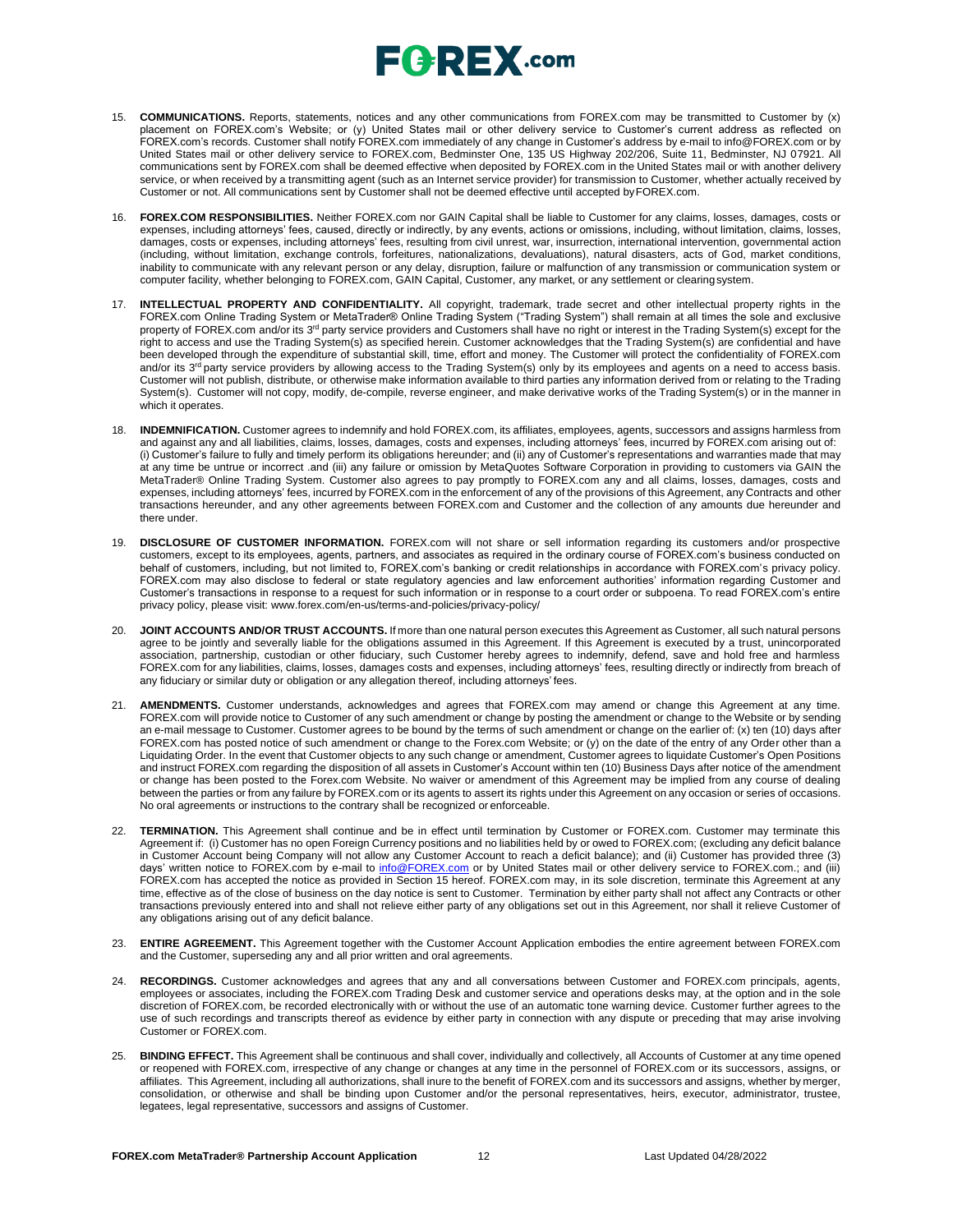- 26. **LAW AND JURISDICTION; SEVERABILITY.** This Agreement is governed by, and shall be construed in accordance with the laws of the State of New York, United States of America without giving effect to any conflict of laws doctrine that would interfere with or prevent the application of this provision. With respect to any suit, action or proceeding ("Proceeding") relating to this Agreement, Customer irrevocably (i) submits to the exclusive jurisdiction of the State and federal courts located in the Borough of Manhattan, State of New York; (ii) agrees to service of process in any legal proceeding by sending copies thereof by registered or certified mail, if practicable (postage prepaid) to the other party at the address set forth in this Agreement or updated as provided in Paragraph 15 hereof (where service of process is being made by FOREX.com); (iii) waives any objection which it may have at any time to the laying of venue of any Proceeding brought in any such court, waives any claim that such Proceeding have been brought in an inconvenient forum; (iv) agrees that any Proceeding shall be commenced within one (1) year after the cause of any such Proceeding shall have arisen; and (v) further waives the right to object, with respect to such Proceeding, that such court does not have jurisdiction over such party. Alternatively, at the option of either FOREX.com or Customer, any proceeding hereunder may be submitted for arbitration before the American Arbitration Association at Association's New York or New Jersey Office. The arbitration shall be conducted according to the rules then in effect of the American Arbitration Association. Any award of the arbitrator(s) will be final and binding. If any clause of this Agreement is determined void or invalid by a court of competent jurisdiction, the remainder of the Agreement shall remain in full force and effect.
- 27. **ACCEPTANCE.** This Agreement shall not be deemed to be accepted by FOREX.com or become a binding contract between Customer and FOREX.com until the signed Customer Account Application has been received and approved by FOREX.com. In the event that there are any unauthorized alterations or deletions to this Agreement or related documents such alteration and deletions shall not be binding on FOREX.com and said original forms shall govern Account.
- 28. **RELATIONSHIP WITH GAIN CAPITAL**. FOREX.com operates as a division of GAIN Capital Group, LLC. FOREX.com utilizes GAIN Capital Group's trading systems, infrastructure, technology, operations and personnel to facilitate Customer trading. GAIN Capital Group, LLC is a registered Futures Commission Merchant and Retail Foreign Exchange Dealer (FCM/RFED) and a member of the National Futures Association (NFA ID # 0339826).
- 29. **AUTHORIZATION TO TRANSFER FUNDS.** Customer hereby agrees that FOREX.com may at any time and from time to time, in the sole discretion of FOREX.com, apply and transfer from any of Customer's Accounts with FOREX.com to any of Customer's other accounts, whether held at FOREX.com or other approved financial institutions, any of the Contracts, currencies, securities or other property of Customer held either individually or jointly with others to another account.
- 30. **SPOT METALS.** Spot Metal contracts are not subject to regulation by the U.S. Commodity Futures Trading Commission and National Futures Association under the Commodity Exchange Act.

#### **Consent to Electronic Transmission of Account Statements**

Customer hereby consents to receive account statements (monthly and daily statements) online. FOREX.com will provide Customer with passwordprotected access to online reports. Customer will be able to generate daily, monthly and annual account statements detailing transaction activity, profit and loss statements, open positions, margin balances, account credits and debits, etc. Statements are deemed received when made available to Customer by FOREX.com, regardless of whether Customer actually accessed the statement. Customer is responsible for alerting FOREX.com to any change in their e-mail address. This consent shall be effective until revoked by Customer in writing and received by FOREX.com according to paragraph 15 of this Customer Agreement.

### **Agreement to Use Collateral**

Customer authorizes FOREX.com to sell, pledge, rehypothecate, assign, invest, commingle and otherwise use any Collateral held by FOREX.com, including, but not limited to, using the Contracts as collateral for a loan to FOREX.com, and, further dealing with the Collateral, as provided in the Customer Agreement (including, but not limited to Paragraph 6 thereof). Where Customer's Account consists of more than one Account, this authorization shall apply to all of Customer's Accounts with FOREX.com. This Agreement to Use Collateral shall remain in effect so long as Customer's Account with FOREX.com remains open or Customer has any obligations of any kind to FOREX.com, under the CustomerAgreement.

### **Social Security / Tax ID Certification**

Customer hereby certifies, under penalty of perjury, that (1) the number provided on the Customer Application is Customer's correct Social Security or Taxpayer Identification Number and (2) the ownership, or beneficiary, of Customer's Account is not subject to backup withholding under Section 3406(a)(1)(C) of the Internal Revenue Code.

#### **eSignal Disclaimer of Warranty**

If Customer should choose to utilize eSignal's Forex Charts, eSignal hereby expressly disclaims all warranties of every kind, express and/or implied, as to the licensed products (including the information, data and software contained therein), the results obtained by their use, as to the performance thereof and every other matter, including, but not limited to, warranties of merchantability and fitness for a particular purpose. eSignal and its third party suppliers do not guarantee the adequacy, accuracy, timeliness or completeness of the licensed products or any component thereof. eSignal and its third party suppliers shall not be subject to any damages or liability for any errors, omissions or delays therein. The licensed products and all components thereof are provided on an "as is" basis.

### **TradingView Disclaimer of Warranty**

If Customer should choose to utilize TradingView's charts, trading interface, news, analysis, website etc. (collectively, "TradingView Products"), TradingView and FOREX.com hereby expressly disclaim all warranties of every kind, express and/or implied, as to the licensed products (including the information, data and software contained therein), the results obtained by their use, as to the performance thereof and every other matter, including, but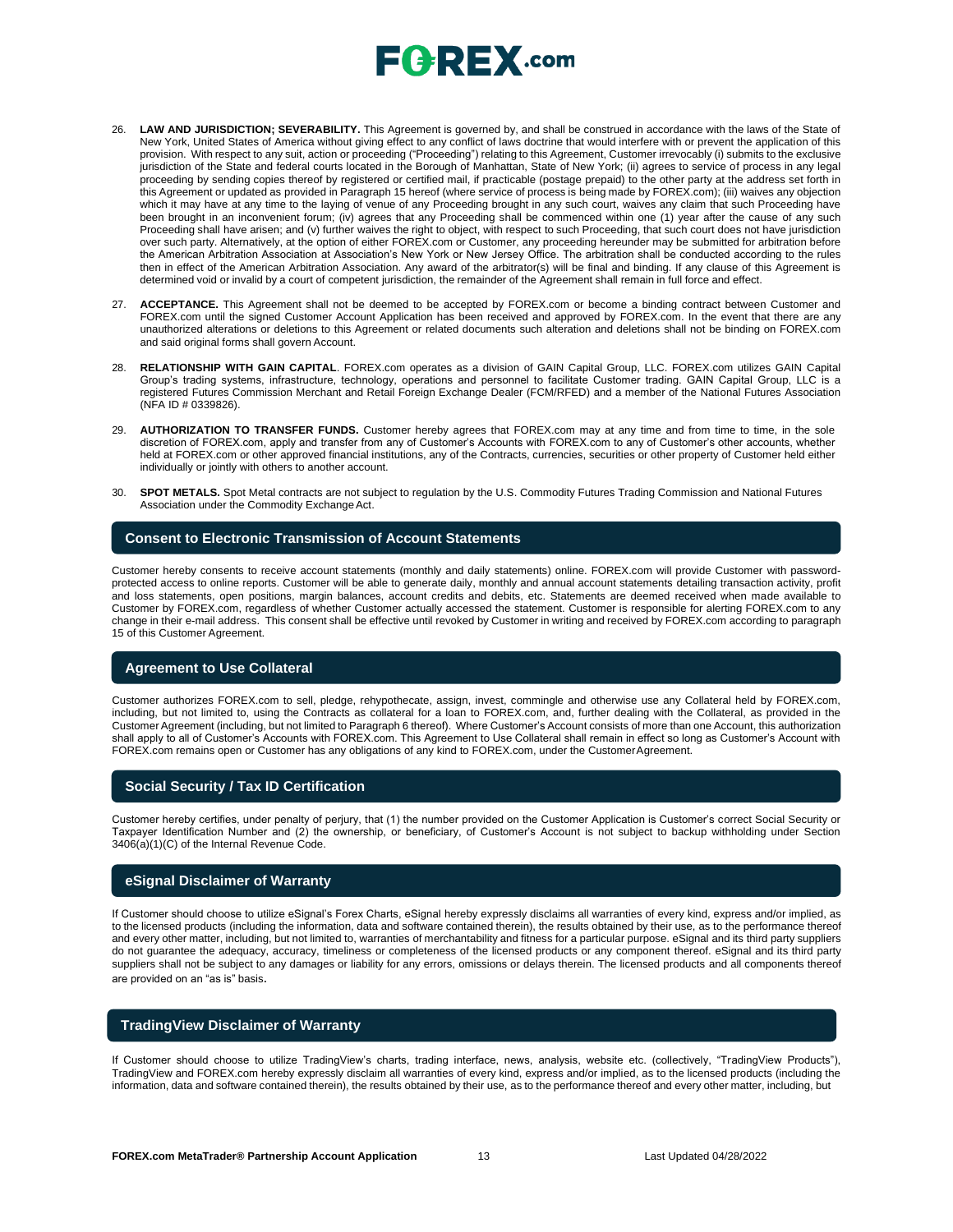

not limited to, warranties of merchantability and fitness for a particular purpose. TradingView cannot and does not represent or guarantee that any of the information available on TradingView Products is accurate, reliable, current, complete or appropriate for your needs. Various information available through TradingView Products or on TradingView may be specially obtained by TradingView from professional businesses or organizations, such as exchanges, news providers, market data providers, and other content providers who are believed to be sources of reliable information. Nevertheless, due to various factors — including the inherent possibility of human and mechanical error — the accuracy, completeness, timeliness, results obtained from use, and correct sequencing of information available through the TradingView Products and website are not and cannot be guaranteed by TradingView or FOREX.com. FOREX.com, TradingView and its third party suppliers shall not be subject to any damages or liability for any errors, omissions or delays therein. The licensed products and all components thereof are provided on an "as is" basis.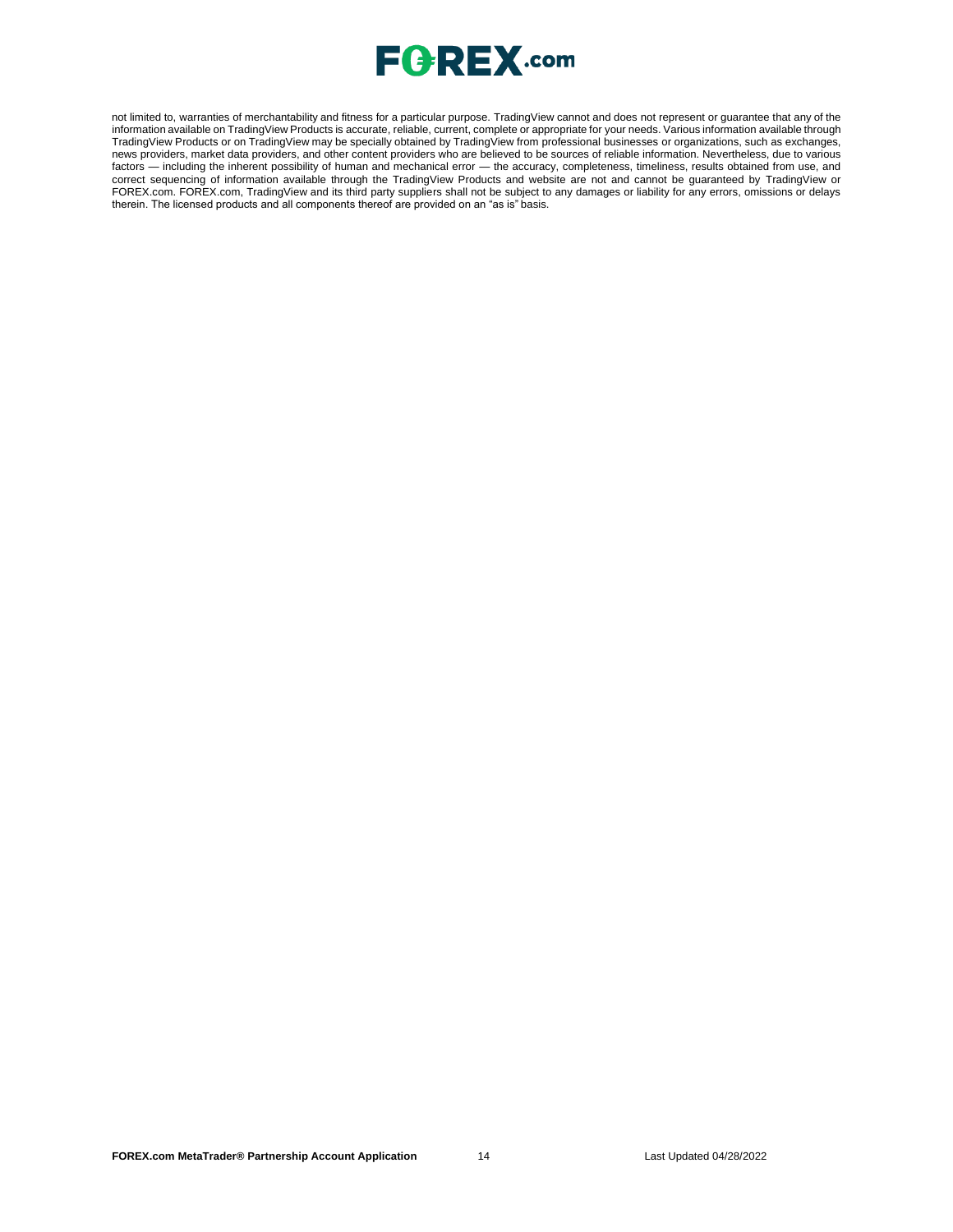

#### **Expert Advisor and MetaTrader® Hosting Disclaimer of Warranty**

If you should choose to utilize Expert Advisor and MetaTrader® Hosting, a hosting environment allowing for real-time access to your FOREX.com Trading Account, FOREX.com and its third party suppliers make no warranties or representations of any kind, whether express or implied for the service it is providing. FOREX.com and its third party suppliers also disclaims any warranty of merchantability or fitness for any particular purpose and will not be responsible for any damages that may be suffered by you, including loss of funds, data, non-deliveries or service interruptions by any cause or errors or omissions by you. Your use of any information obtained by way of Expert Advisor Hosting used in conjunction with MetaTrader® Hosting is at your own risk, and FOREX.com and its third party suppliers specifically denies any responsibility for the accuracy or quality of information obtained through its services. Connection speed represents the speed of an end-to-end connection. FOREX.com and its third party suppliers do not represent guarantees of speed or availability of end-to-end connections. FOREX.com and its third party suppliers shall not be subject to any damages or liability for any errors, omissions or delays therein including unavailability. The licensed products and all components thereof are provided on an "as is" basis and are separate and distinct from the services providing under this Agreement.

#### **Risk Disclosure Statement**

In consideration of FOREX.com agreeing to enter into Over-the-Counter ("OTC") Foreign Exchange Contracts with the undersigned (hereinafter referred to as the "Customer"), Customer acknowledges, understands and agrees that:

- **1. Trading Is Very Speculative and Risky**. Foreign Exchange Trading and Spot Metal Trading is highly speculative and is suitable only for those customers who (a) understand and are willing to assume the economic, legal and other risks involved, and (b) are financially able to assume losses significantly in excess of Margin or deposits. Foreign Exchange and Spot Metal Trading may not be an appropriate investment for retirement funds. Customer represents, warrants and agrees that Customer understands these risks; that Customer is willing and able, financially and otherwise, to assume the risks of Foreign Exchange Trading and Spot Metal Trading and that loss of Customer's entire Account Balance will not change Customer's life style.
- **2. High Leverage And Low Margin Can Lead To Quick Losses**. The high leverage and low Margin associated with Foreign Exchange Trading and Spot Metal Trading can result in significant losses due to price changes in Foreign Exchange Contracts, Cross Currency Contracts and Metal Contracts. Customers must maintain the Minimum Margin Requirement on their Open Positions at all times. It is the customer's responsibility to monitor his/her Account Balance. FOREX.com has the right to liquidate any or all Open Positions whenever the Minimum Margin Requirement is not maintained. Increasing leverage increases risk.
- **3. Prices, Margin And Valuations Are Set By FOREX.com And May Be Different From Prices Reported Elsewhere**. FOREX.com will provide prices to be used in trading, valuation of Customer positions and determination of Margin requirements. Although FOREX.com expects that these prices will be reasonably related to prices available in the interbank market, prices reported by FOREX.com may vary from prices available to banks and other participants in what is known as the interbank market. FOREX.com will exercise considerable discretion in setting and collecting Margin. FOREX.com is authorized to convert funds in Customer's Account for Margin into and from such Foreign Currency and Metal at a rate of exchange determined by FOREX.com in its sole discretion on the basis of then-prevailing money marketrates.
- **4. One Click Trading And Immediate Execution**. FOREX.com's automated order entry system provides immediate transmission of Customer's order once Customer enters the notional amount and clicks "Buy/Sell." There is no "second look" before transmission, and Market Orders cannot be cancelled. This feature may be different from other trading systems. Although not required, we recommend a Customer utilize the Demo Trading System to become familiar with the order entry process before trading online with FOREX.com. Customer agrees that by using FOREX.com's order-entry system, Customer agrees to the one-click system and accepts the risk of this immediate transmission feature.
- **5. Telephone Orders And Immediate Execution.** Market Orders executed through the FOREX.com Trading Desk are completed when FOREX.com says "deal" or "done." At that point Customer has bought or sold and cannot cancel the Market Order. By placing Market Orders through the FOREX.com Trading Desk, Customer agrees to such immediate execution and accepts the risk of this immediate executionfeature.
- 6. Market Recommendations Are Informational, Customer Makes Independent Decisions, And FOREX.com Is Not An Adviser Or A Fiduciary **To Customer.** The market recommendations provided by FOREX.com do not constitute an offer to buy or sell, or the solicitation of an offer to buy or sell, any Foreign Exchange Contracts, Cross Currency Contracts or Metal Contracts. Each decision by Customer to enter into a Contract or other transaction with FOREX.com and each decision whether a Contract or other transaction is appropriate or proper for Customer is an independent decision by Customer. FOREX.com is not acting as an advisor or serving as a fiduciary to Customer. Customer agrees that FOREX.com has no fiduciary duty to Customer and no liability in connection with and is not responsible for any liabilities, claims, damages, costs and expenses, including attorneys' fees, incurred in connection with Customer following FOREX.com's trading recommendations or taking or not taking any action based upon any recommendation or information provided by FOREX.com.
- **7. Recommendations Are Based On Personal Judgments And Are Not Guaranteed**. The market recommendations of FOREX.com are based solely on the judgment of FOREX.com's personnel. These market recommendations may or may not be consistent with the market positions or intentions of FOREX.com, its affiliates and employees. The market recommendations of FOREX.com are based upon information believed to be reliable, but FOREX.com cannot and does not guarantee the accuracy or completeness thereof or represent that following such recommendations will reduce or eliminate the risk inherent in Foreign Exchange and Spot Metal Trading.
- 8. There is no Central Market or Clearinghouse Guarantee of Payment. Each Contract is a contract directly between FOREX.com and the Customer. There is no clearinghouse and no guarantee by any other party of FOREX.com's payment obligations to the customer. Customer must look only to FOREX.com for performance on all Contracts in Customer's Account and for return of any Margin orCollateral.
- **9. No Guarantees Of Profit**. There are no guarantees of profit or freedom from loss in Foreign Exchange Trading and Spot Metal Trading. Customer has received no such guarantees from FOREX.com or from any of its representatives. Customer is aware of the risks inherent in Foreign Exchange Trading and is financially able to bear such risks and withstand any losses incurred.
- **10. Customer May Not Be Able To Close Open Positions**. Due to market conditions or other circumstances FOREX.com may be unable to close out Customer's position at the level specified by Customer, and Customer agrees FOREX.com will bear no liability for failure to do so.
- **11. Trading Ahead And Along**. FOREX.com its personnel and affiliates and various other parties may execute orders at the same or better prices ahead of a Customer Order.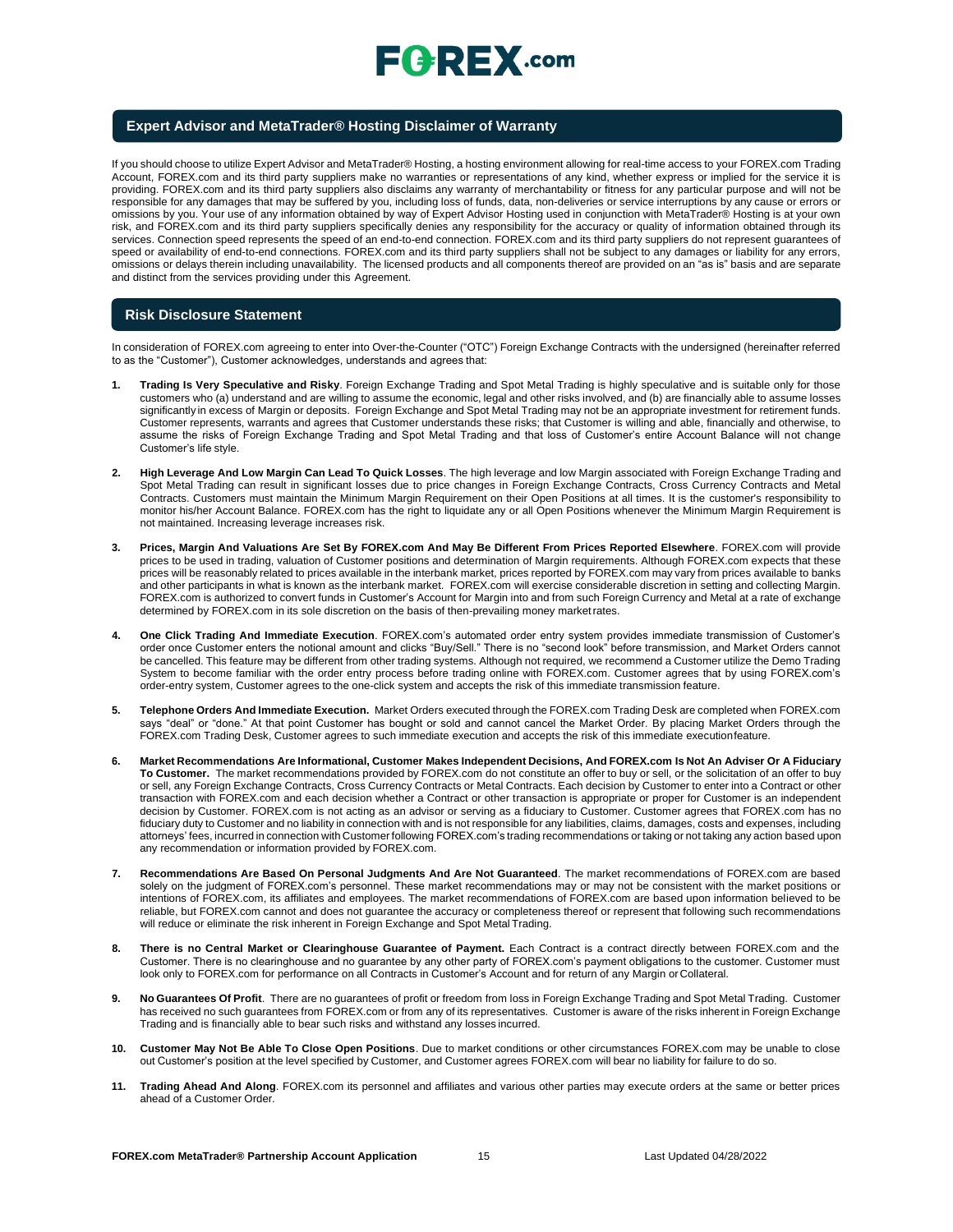# $E$   $R$   $E$   $X$  .com

- **12. Third Party Agents**. In the event that Customer grants trading authority or control over Customer's Account to a third party (the "Trading Agent"), whether on a discretionary or non-discretionary basis, FOREX.com shall in no way be responsible for reviewing Customer's choice of such Trading Agent or for making any recommendations with respect thereto. FOREX.com makes no representations or warranties concerning any Trading Agent; FOREX.com shall not be responsible for any loss to Customer occasioned by the actions of the Trading Agent; and FOREX.com does not, by implication or otherwise, endorse or approve of the operating methods of the Trading Agent. If Customer gives the Trading Agent authority to exercise any of its rights over its Account, Customer does so at Customer's risk. Even though the undersigned grants authority to Trading Agent, client should be diligent and closely scrutinize all account activity. FOREX.com provides online Account access to view the status of their Account(s), whereby Client may view their Account Value and AccountActivity.
- **13. Internet Trading**. Since FOREX.com does not control signal power, its reception or routing via Internet, configuration of Customer's equipment or reliability of its connection, FOREX.com shall not be liable for any claims, losses, damages, costs or expenses, including attorneys' fees, caused, directly or indirectly, by any breakdown or failure of any transmission or communication system or computer facility or trading software, whether belonging to FOREX.com, Customer, any market, or any settlement or clearing system when Customer trades online (viaInternet).
- **14. Telephone Orders**. FOREX.com is not responsible for disruption, failure or malfunction of telephonelines.
- **15. Quoting Errors**. Should a quoting error occur due to a mistype of a quote or a misquote given by telephone and/or electronic means (including responses to Customer requests), FOREX.com is not liable for any resulting errors in Account Balances and reserves the right to make necessary corrections or adjustments on the Account involved. Any dispute arising from such quoting errors will be resolved on the basis of the fair market value, as determined by FOREX.com, in its sole discretion, of the relevant Currency at the time such an error occurred. In cases where the prevailing market represents prices different from the prices FOREX.com has posted on our screen, FOREX.com will attempt, on a best efforts basis, to execute trades on or close to the prevailing market prices. These prevailing market prices will be the prices, which are ultimately reflected on the Customer Statements. This may or may not adversely affect customer realized and unrealized gains andlosses.
- **16. Creditor Priority in Bankruptcy**. The transactions you are entering into with FOREX.com are not traded on an exchange. Therefore, under the U.S. Bankruptcy Code, your funds may not receive the same protections as funds used to margin or guarantee exchange-traded futures and options contracts, which receive a priority in bankruptcy. Since that same priority has not been given to funds used for off-exchange forex trading and spot metal trading, if FOREX.com becomes insolvent and you have a claim for amounts deposited or profits earned on transactions with FOREX.com, your claim may not receive a priority. Without a priority, you are a general creditor and your claim will be paid, along with the claims of other general creditors, from any monies still available after priority claims are paid. Even customer funds that Company keeps separate from its own operating funds may not be safe from the claims of other general and priority creditors.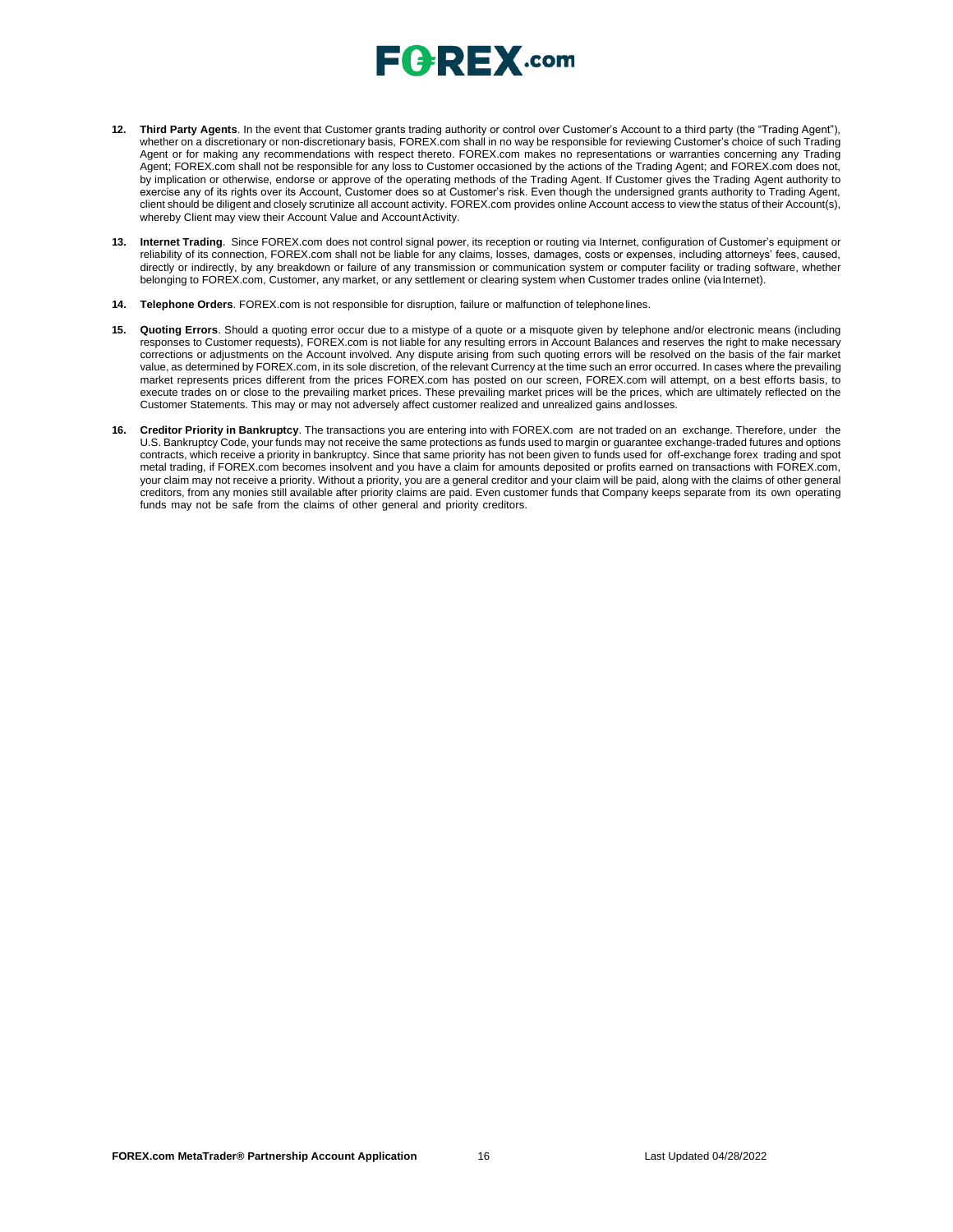

#### **Trading Policies And Procedures**

- 1. **INTRODUCTION.** FOREX.com's Trading Policies and Procedures are an integral part of your Customer Agreement. It is your responsibility as Customer to carefully read these Trading Policies and Procedures and to inform FOREX.com of any questions or objections that you may have regarding them before entering each and every trading Order. In entering your trading Orders with FOREX.com, you agree, represent, warrant and certify that you understand and accept these Trading Policies and Procedures, as they are set forth here and as may be amended from time to time by FOREX.com as posted to FOREX.com's website, in its sole discretion, and you agree to comply with these Trading Policies and Procedures as currently in effect at any time. Terms capitalized in these Trading Policies and Procedures are defined in the Glossary as found o[n](http://www.forex.com/en-us/education/glossary/) **[www.forex.com/en-us/education/glossary/](http://www.forex.com/en-us/education/glossary/)**.
- 2. **TRADING HOURS.** All references to FOREX.com hours of trading are in U.S. Eastern Time ("ET") using a 24-hour format. FOREX.com normally provides access for Foreign Exchange Trading and Spot Metal Trading on the Website from 17:00 ET on Sunday to 17:00 ET on Friday, but FOREX.com reserves the right to suspend or modify its trading hours at any time and on such an event will inform clients in advance on a best efforts basis of any changes in its operating hours. Trading hours by contract type may vary. OTC Foreign Currency and metal markets operate 24 hours a day. Following submission of an Order to trade, it is the sole responsibility of Customer to remain available for Order and Fill confirmations, and other communications regarding Customer's FOREX.com Account until all open Orders are completed. Thereafter, Customer must monitor Customer's Account frequently when Customer has Open Positions in the Account.

#### **3. TRADE ORDERS**

- 3.1. **Order Entry.** All Orders must be placed through the FOREX.com Online Trading System or MetaTrader® Online Trading System or by telephone to the FOREX.com Trading Desk. Telephone orders are accepted in the sole discretion of FOREX.com.
- 3.2. **Types of Orders Accepted.** Some of the types of Orders FOREX.com accepts include, but are not limited to:
	- a) *Day Only Order --* An order (other than a Market Order) that is effective until 17:00 ET on the day that itwasrequested.
	- b) *Good till Canceled Order* **("GTC")** -- An Order (other than a Market Order), that by its terms is effective until filled or canceled by Customer. GTC orders do *not* automatically cancel at the end of the Business Day.
	- c) *Limit Order --* An Order (other than a Market Order) to buy or sell the identified Currency or spot metal, or pair of Currencies or metals pair, at a specified Foreign Exchange Rate or metal at a specified spot rate. Limit orders are executed at the order rate or better. Sell limit orders are filled when the bid reaches the requested rate; limit orders to buy are filled on theoffer.
	- d) *Market Order --* An Order to buy or sell the identified Currency or spot metal, or pairs of Currencies or metals pair, at the current market Foreign Exchange Rate or metal at the current market rate. An Order to buy is executed at the Ask Price, and an Order to sell is executed at the Bid Price. Market orders are executed at the best available price at the time the order is received.
	- e) *One Cancels the Other Order* **("OCO")** -- An order that is linked to another order. If one of the orders is executed, the other will be automatically cancelled.
	- f) *Stop/Loss Order --* An order to buy or sell at a specified Foreign Exchange Rate or spot metal rate away from the current market for the purpose of liquidating an Open Position during market conditions in which there has been an adverse movement in Foreign Exchange Rates or spot metal rates. Stop orders become market orders when a predefined order rate is reached. Stop orders are executed at the best available price, depending on available liquidity. Buy Stop orders are filled on the offer price and Sell Stop orders are filled at the bid price.

#### **3.3. One Click Order Entry/One Click Execution of Market Orders.**

- 3.3.1. *Electronic Order entry for Market Orders equals Order execution***.** To enter an online Order, Customer must access the deal entry screen, enter the notional amount, *i.e.*, the size of the trade, and select the Eligible Foreign Currencies, Cross Currency Pairs or metal rates. When prepared to trade, Customer must then click on "BUY/SELL". The Order is filled shortly after the Customer hits "BUY/SELL", if the Customer has sufficient funds in his or her Account and a "deal failed" message is not received. Deals may fail for several reasons including changing dealer prices, insufficient margin, unspecified lot size or unanticipated technical difficulties.
- Immediate Execution of Market Orders Through the FOREX.com Trading Desk. Market Orders executed over the telephone with the FOREX.com Trading Desk are completed when FOREX.com says "deal" or "done." At that point Customer has bought or sold and cannot cancel the Market Order. Customer agrees by placing Market Orders through the FOREX.com Trading Desk to such immediate execution and accepts the risk of this immediate execution feature.
- 3.3.3. **Order Cancellation.** Non-market Orders may be cancelled via the FOREX.com Online Trading System or MetaTrader® Online Trading System. Rapid changes in Bid Prices and Ask Prices, however, may cause Customer's Order to be executed before Customer can cancel it and FOREX.com shall have no liability for any claims, losses, damages, costs or expenses, including attorneys' fees, arising directly or indirectly out of the failure of such Order to be cancelled. Customer may contact FOREX.com by telephone if facing difficulty with order cancellation.
- 3.4. **Capacity.** FOREX.com operates as a division of GAIN Capital Group, LLC. GAIN Capital Group, LLC is a registered Futures Commission Merchant and Retail Foreign Exchange Dealer (FCM/RFED) and a member of the National Futures Association (NFA ID# 0339826).
- 3.5. **Terms of Acceptance for Orders**. It is Customer's sole responsibility to clearly indicate the terms of an Order when entered, whether Market Order, Limit Order, Stop/Loss Order, Day-Only Order, OCO Order or GTC Order, including the Order's Value Date and specified Spot Rate limits, where applicable. Although a Spot Rate is specified upon entry of Stop/Loss Orders, Limit Orders and other non-market Orders, market conditions may often prevent the execution of an individual Customer's non-market Orders despite other dealing activity at that price level, or may often require non-market Orders to be Filled at a substantially different Spot Rate, and Customer agrees to accept the best rate which FOREX.com, in its discretion, may assign to the Fill. Customer acknowledges that FOREX.com shall accept all nonmarket Orders only on a best-efforts basis. FOREX.com shall have no liability for failure to Fill Orders, and makes no guarantee of an Order's priority over the Orders of FOREX.com, its other customers, associated principals, officers, directors, affiliates, associates, employees, banks, bank employees or other dealers. FOREX.com shall have the right, but not the obligation, to reject any Order in whole or in part before or after confirmation, or to cancel and rescind any Fill, where Customer's Account contains Margin that is insufficient TO SUPPORT THE ENTIRE ORDER at the time that market levels reach the order levels as specified by the client, or where, in the opinion and sole discretion of FOREX.com, the execution of such Order may place Customer's Account in an insufficient Margin condition, or where such Order or Fill is illegal or otherwise improper.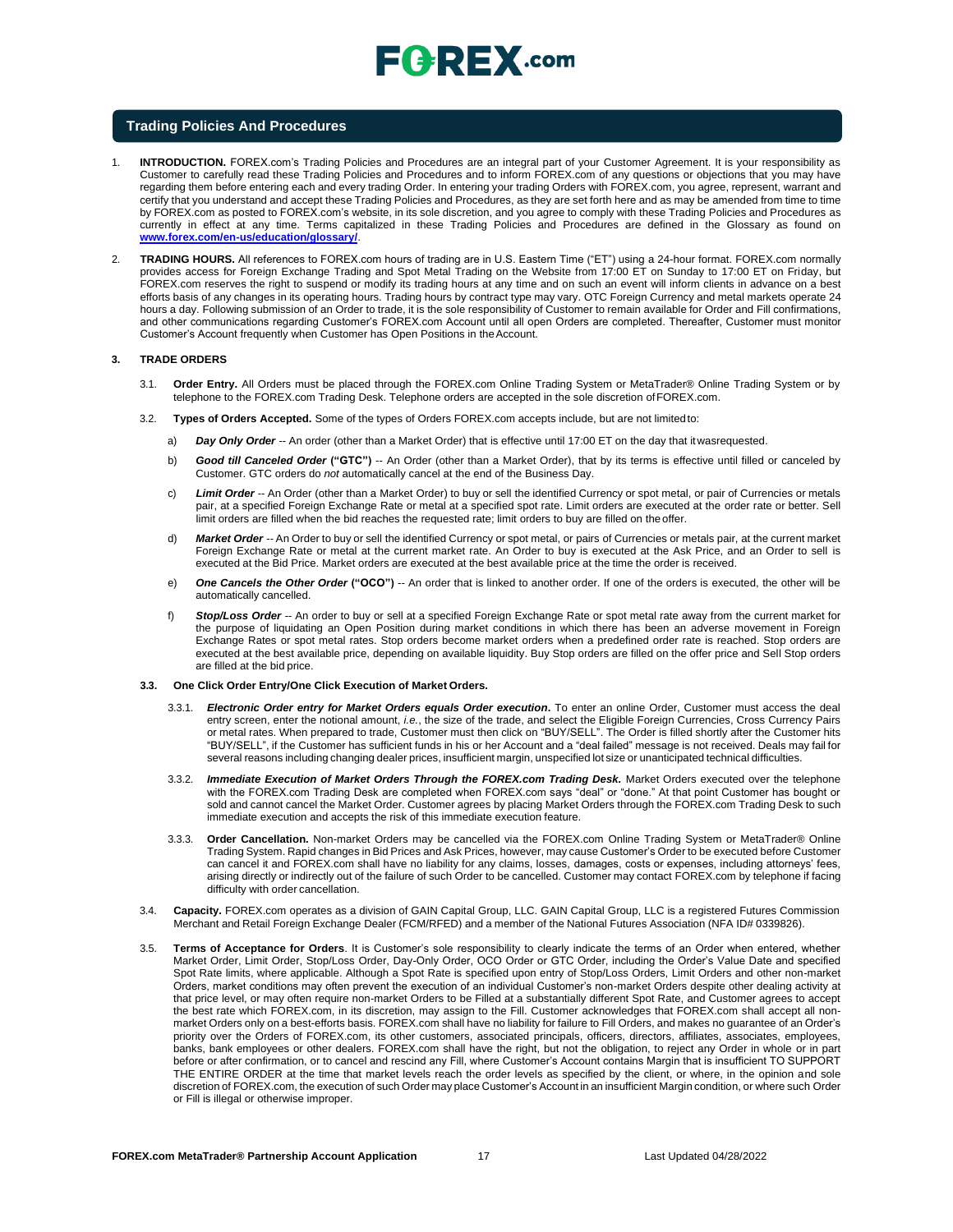

3.6. **Confirmation of Fills.** Trades executed online will be confirmed online in the Activity Log, Deal Blotter, on the Execution Screen, and elsewhere within the platform. The Position Management Screen is updated online as each trade is executed. Telephone orders are verbally confirmed and confirmed online in the Deal Blotter and Position Management Screen by 17:30 ET on the day the order is placed. Reports of the confirmation of orders and statements of Accounts for Customer shall be deemed correct and shall be conclusive and binding upon Customer the sooner of: (x) two (2) Business Days after transmittal to Customer by posted mail; or (y) immediately with respect to Orders confirmed via the FOREX.com Online Trading System. Customer may object to confirmations and statements by telephone within the time frames identified above, but any such objection must be confirmed by e-mail t[o info@forex.com o](mailto:info@forex.com)r in writing within two (2) Business Days thereafter to FOREX.com (which confirmation shall be deemed received only if actually delivered or mailed by registered mail, return receipt requested to FOREX.com at such address). Failure to object shall be deemed ratification by Customer of all actions taken by FOREX.com or FOREX.com's agents prior to Customer's receipt of such reports. Customer's failure to receive a trade confirmation shall not relieve Customer of the obligation to object as set out herein. Customer agrees to immediately call to FOREX.com's attention any oral information that Customer has reason to believe is inconsistent with Customer's own information. Customer understands, acknowledges and agrees that errors, whether resulting in a profit or loss to Customer, shall be corrected, and Customer's Account will be credited or debited in such manner and extent as to place Customer's Account in the same position in which it would have been had the error not occurred.

FOREX.com reserves the right to be the final arbiter with respect to disputed Orders. In cases where the prevailing market represents prices different from the prices FOREX.com has posted on our screen, FOREX.com will attempt, on a best efforts basis, to execute trades on or close to the prevailing market prices. This may or may not adversely affect customer Realized and Unrealized Gains and Losses. Transaction Data Reports that include the transaction data required by NFA Compliance Rule 2-36 are available upon request. Please call 1-877-367- 3946 (Toll Free) or 1-908-731-0730 (International) to request this information.

#### **4. CUSTOMER ACCOUNTS; INITIAL DEPOSITS**

- 4.1. **Documents.** Before you can place an Order with FOREX.com, you must complete the Customer Account Application and read, complete and sign the Customer Agreement, including the Risk Disclosure Statement, Secondary Risk Disclosure Statement and these Trading Policies and Procedures and all applicable addenda. You must deposit sufficient funds in your Account, your Customer Account Application must be approved by FOREX.com, your deposited funds must have cleared the banking system. Also, FOREX.com must accept your Customer Account Application before FOREX.com will permit you to trade in your Account. You will be notified by e-mail when your Customer Account Application has been approved. If a Customer applies online, Customer will be permitted to trade only after FOREX.com has received a completed and signed Customer Account Application and Customer Agreement. FOREX.com may, in its sole discretion, initially accept a fax copy of the signed Customer Account Application and may permit one or more trades if Customer has deposited sufficient funds into the Account. In this case, FOREX.com must receive an original signed copy of the entire Customer Account Application and Customer within seven (7) days of completion of the online Customer Account Application. If FOREX.com does not receive the Customer Account Application and Customer Agreement with original signatures, FOREX.com reserves the right to liquidate any Open Positions in the Account and to close the Account.
- 4.2. **Currency for Rendering Accounts.** All initial deposits to Customer Accounts will be accepted only in U.S. Dollars, and, unless settlement and delivery of a Foreign Currency have taken place, all Account Balances will be computed and reported only in U.S. Dollars.
- 4.3. **Recognition of Deposits.** No deposit shall be recognized until the wire or check has been fully cleared and collected by FOREX.com's bank or depository institution. You will be notified via e-mail once your funds have been received by FOREX.com and are available for trading.
- 4.4. **Fees.** All banking fees shall be charged to Customer's Account at FOREX.com's discretion, including a \$25.00 FOREX.com fee, over and above any bank fees, for each returned check.
- 5. **MARGIN REQUIREMENTS**. Customer shall provide and maintain with FOREX.com margin in such amounts and in such form that FOREX.com, in it is sole discretion may require. FOREX.com does not require Customers to pay the full price of Foreign Currencies or metal Customer may buy and sell. Instead, Customer is required to post the Required Margin to secure Customer's obligations to FOREX.com. Margin includes Required Margin for Open Positions, which is based on (i) the Opening Margin Requirement; (ii) the Minimum Margin Requirement; (iii) the market value of Open Positions; and (iv) any additional amount as FOREX.com, in its sole discretion, believes is prudent to require. Customer must maintain the Minimum Margin Requirement on their Open Positions at all times. FOREX.com has the right to liquidate any or all Open Positions whenever the Minimum Margin Requirement is not maintained, according to paragraph 6 hereof. Margin requirements are subject to change at any time in FOREX.com's sole discretion and without prior notice. No previous margin requirement shall preclude FOREX.com from increasing that requirement without prior notice. FOREX.com may, in its sole discretion, elect to impose on a disclosed on undisclosed basis limitations on the maximum number of Open Positions allowed at any time
- 6. **LIQUIDATION LEVEL**. Subject to all additional rights of FOREX.com under the Customer Agreement, in the event that, in the sole opinion of FOREX.com and in accordance with FOREX.com's reasonable best estimate of then prevailing obtainable market Spot Rates, and regardless of whether or not prior Margin Calls have been issued or met, if the Margin Balance should at any time equal or fall below the Minimum Margin Requirement for Customer's Account in the aggregate, FOREX.com will have the right but not the obligation to liquidate any part of or all Open Positions in Customer's Account. Clients are responsible for placing their own Stop Loss Orders to minimize losses. Any failure by FOREX.com to enforce its rights hereunder shall not be deemed a future waiver of such rights by FOREX.com. FOREX.com does not make margin calls in the ordinary course of business. FOREX.com maintains the right to liquidate Customer positions as described above. However, FOREX.com may from time to time and in its sole discretion, call Customer and request that Customer deposit additional Collateral to secure Customer's obligations to FOREX.com, over and above the balance in Customer's Account. Any call for additional margin without exercising the rights to liquidate Customer positions shall not be deemed precedent for future calls nor future waiver of such liquidation rights byFOREX.com.
- 7. **WITHDRAWALS.** Payments from a Customer Account require a withdrawal request form signed by all required account holders and submitted in writing to FOREX.com, or a withdrawal request submitted electronically pursuant to procedures established by FOREX.com from time to time and set forth on FOREX.com's website. The Withdrawal Request Form requires a minimum of two (2) Business Days from receipt of the withdrawal request for issuance of a check or wire transfer of funds.
- 8. **MARGIN CALLS.** FOREX.com does not make margin calls in the ordinary course of business. FOREX.com maintains the right to liquidate. Customer positions as described above. However, FOREX.com may from time to time and in its sole discretion, call Customer and request that Customer deposit additional Collateral to secure Customer's obligations to FOREX.com, over and above the balance in Customer's Account. Any call for additional margin without exercising the rights to liquidate Customer positions shall not be deemed precedent for future calls nor future waiver of such liquidation rights by FOREX.com. FOREX.com may from time to time and in its sole discretion send courtesy margin alert e-mails when Customer account falls below 120% of their margin requirement. This margin alert e-mail is for informational purposes only and should not be relied upon for risk management. Customer is still responsible for ensuring their account has adequate margin to support any open positions, including times when margin alert e-mails are not sent.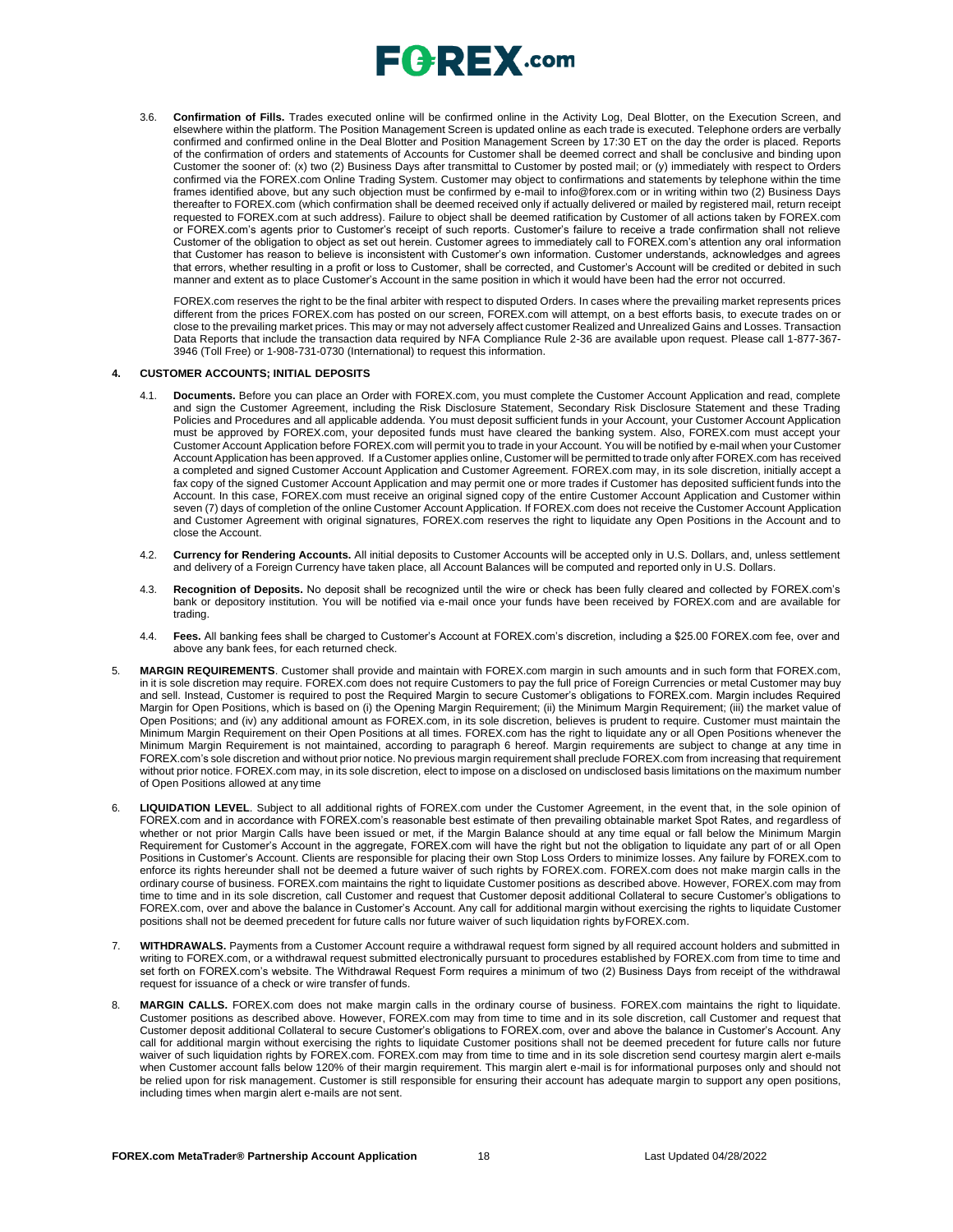# $E$   $R$   $E$   $X$  .com

### **Trading Tools**

- 1. FOREX.com may from time to time offer market news, commentary, charting, and analysis, trading performance analytics, signals-based products or services and other trading support tools ("Trading Tools"). Before using any Trading Tools please read this note carefully. It complements the Customer Agreement and associated risk disclosures furnished by us and should be read in conjunction with them. Unless stated otherwise, any capitalized terms used below shall carry the same meanings as in the Customer Agreement.
- **2. The Trading Tools are general in nature and do not and will not take into account your personal objectives, financial situation, or needs. Before acting on a Trading Tool, you should consider its appropriateness, having regard to your personal objectives, financial situation, and needs.**
- **3. FOREX.com will not give advice to you on the merits of any trade and shall deal with you on an execution-only basis. None of our staff are authorized by us or permitted under applicable laws to give you personal advice. Accordingly, you should not regard any proposed trades, trading signals, suggested trading strategies, or other written or oral communications from us as investment recommendations or personal advice or as expressing our view as to whether a particular trade is suitable for you or meets your financial objectives. You must** rely on your own judgement for any investment decision you make in relation to your Account. You have the final decision in relation to **every trade you enter into. You should make every effort to ensure you understand the Trading Tools and FOREX.com is entitled to assume that you do. If you require investment or tax advice, please contact an independent investment or tax advisor.**
- 4. Hypothetical performance results have many inherent limitations, some of which are described below. No warranty or representation is made that any Account will or is likely to achieve profits or losses similar to those shown in connection with any Trading Tool. In fact, there are frequently sharp differences between hypothetical performance results and the actual results subsequently achieved. Actual returns may be different to any hypothetical or indicative returns shown in any Trading Tool.
- 5. One of the limitations of hypothetical performance results is they are generally prepared with the benefit of hindsight. In addition, hypothetical trading does not involve financial risk and no hypothetical trading record can completely account for the impact of financial risk in actual trading. For example, the ability to withstand losses or to adhere to a particular trading platform in spite of trading losses are material points which can also adversely affect actual trading results. There are numerous other factors related to the markets in general or to the implementation of any specific trading program which cannot be fully accounted for in the preparation of hypothetical performance results and all of which can adversely affect actual trading results.
- 6. FOREX.com does not undertake to continue to offer the Trading Tools at all times and may not offer the same in the future. FOREX.com may withdraw or cancel any or all of the Trading Tools, or terminate your access to any or all of them, for any reason or for no reason at any time with or without notice, in our sole discretion.
- 7. Trading Tools can only be used for your own personal benefit. They cannot be used for business purposes or on behalf of another person nor can they be varied, passed on or resold to or shared with (in whole or in part) another person or entity or used to place any trades outside of our platform.
- 8. You will not copy, modify, de-compile, reverse engineer, or make derivative works of or from the Trading Tools or the manner in which they operate.
- 9. All intellectual property and other rights in the Trading Tools remain our sole property or the property of our licensors. FOREX.com does not assign, license, or otherwise transfer to you any right or interest in the Trading Tools whatsoever, except for the right to access and use the Trading Tools as expressly permitted by us in writing. In particular, but without limitation, all goodwill derived from the use or development of the Trading Tools will accrue exclusively to us. You will not do, or omit to do, or permit to be done, any act that will or may materially weaken, damage or be detrimental to the Trading Tools or the reputation of the goodwill associated with us or the Trading Tools.
- 10. FOREX.com does not commit to, and is not obliged to provide you with, any number of Trading Tools and the delivery of Trading Tools is not guaranteed. FOREX.com may provide the Trading Tools at such times, at such intervals and based on such factors as we may determine in our absolute discretion. You should not therefore use or rely on the Trading Tools as a method of monitoring prices, positions/markets or making trading decisions, and no liability will be accepted by us in this respect.
- 11. The Trading Tools are provided "AS IS", without any representation or warranty of any kind whatsoever, including that they will be without interruption or error free.
- 12. FOREX.com may suspend use of the Trading Tools at any time to carry out maintenance, repairs, upgrades or any development related issues, in order to comply with Applicable Laws or for any other reason determined by us in our sole discretion.
- 13. To the extent permitted by Applicable Laws, you agree not to hold FOREX.com, our directors, officers, employees, or agents liable for losses or damages, including legal fees, that may arise, directly or indirectly, in whole or in part, from: (a) non-delivery, delayed delivery, or the misdirected delivery of any Trading Tool, (b) inaccurate or incomplete content of any Trading Tool, or (c) your reliance on or use of the information in any Trading Tool for any purpose.

Any failure by you to comply with any of the above obligations or restrictions shall constitute an Event of Default under our Customer Agreement.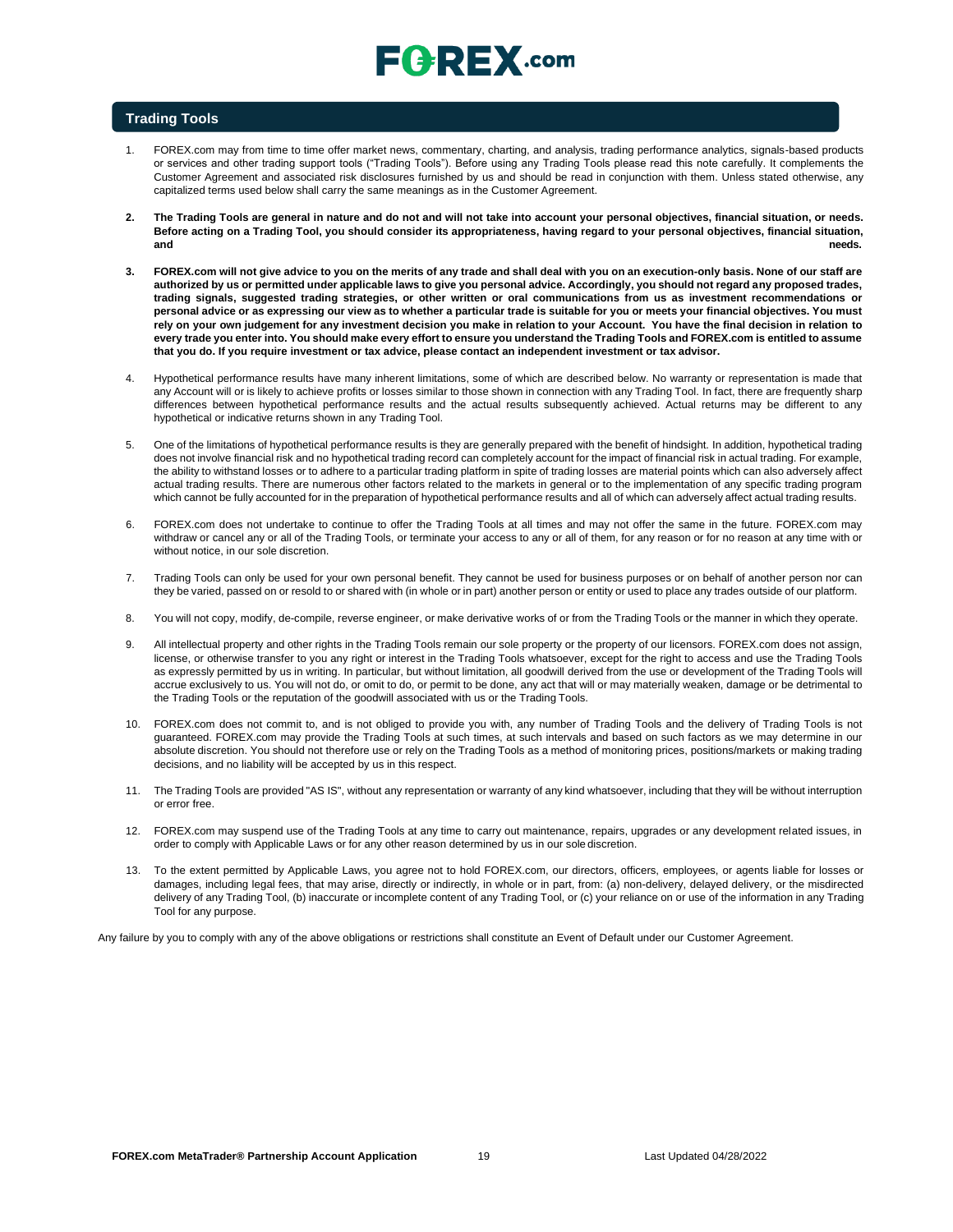

### **FOREX.COM**

### **THIS IS A LEGALLY BINDING CONTRACT.**

### **DO NOT SIGN UNTIL YOU HAVE CAREFULLY READ ALL OF THE FOREGOING COMPLETELY AND COMPLETED THE CUSTOMER ACCOUNT APPLICATION.**

**Your signature below acknowledges that you have carefully read, in its entirety, and understood the Customer Agreement, Social Security or Tax ID Certification, Authorization to Transfer Funds, Consent to Electronic Statements, Agreement to Use Collateral, Risk Disclosure Statement, Secondary Risk Disclosure (High Risk Investment), and Trading Policies and Procedures, and that you agree to all of the provisions contained therein.**

**Your signature below further represents, warranties and certifies that the information provided by you in the Customer Account Application is correct and complete.**

| <b>General Partnership</b>                                                                                                                                                                                                     |                                                                                                                                                                                                                                      |
|--------------------------------------------------------------------------------------------------------------------------------------------------------------------------------------------------------------------------------|--------------------------------------------------------------------------------------------------------------------------------------------------------------------------------------------------------------------------------------|
|                                                                                                                                                                                                                                |                                                                                                                                                                                                                                      |
| Signature: Management of the Communication of the Communication of the Communication of the Communication of the Communication of the Communication of the Communication of the Communication of the Communication of the Comm |                                                                                                                                                                                                                                      |
| Name: Name: Name: Name: Name: Name: Name: Name: Name: Name: Name: Name: Name: Name: Name: Name: Name: Name: Name: Name: Name: Name: Name: Name: Name: Name: Name: Name: Name: Name: Name: Name: Name: Name: Name: Name: Name:  | Title: <u>Alexander Alexander Alexander Alexander Alexander Alexander Alexander Alexander Alexander Alexander Alexander Alexander Alexander Alexander Alexander Alexander Alexander Alexander Alexander Alexander Alexander Alex</u> |
| <b>Limited Partnership</b>                                                                                                                                                                                                     |                                                                                                                                                                                                                                      |
|                                                                                                                                                                                                                                |                                                                                                                                                                                                                                      |
|                                                                                                                                                                                                                                |                                                                                                                                                                                                                                      |
|                                                                                                                                                                                                                                |                                                                                                                                                                                                                                      |
|                                                                                                                                                                                                                                |                                                                                                                                                                                                                                      |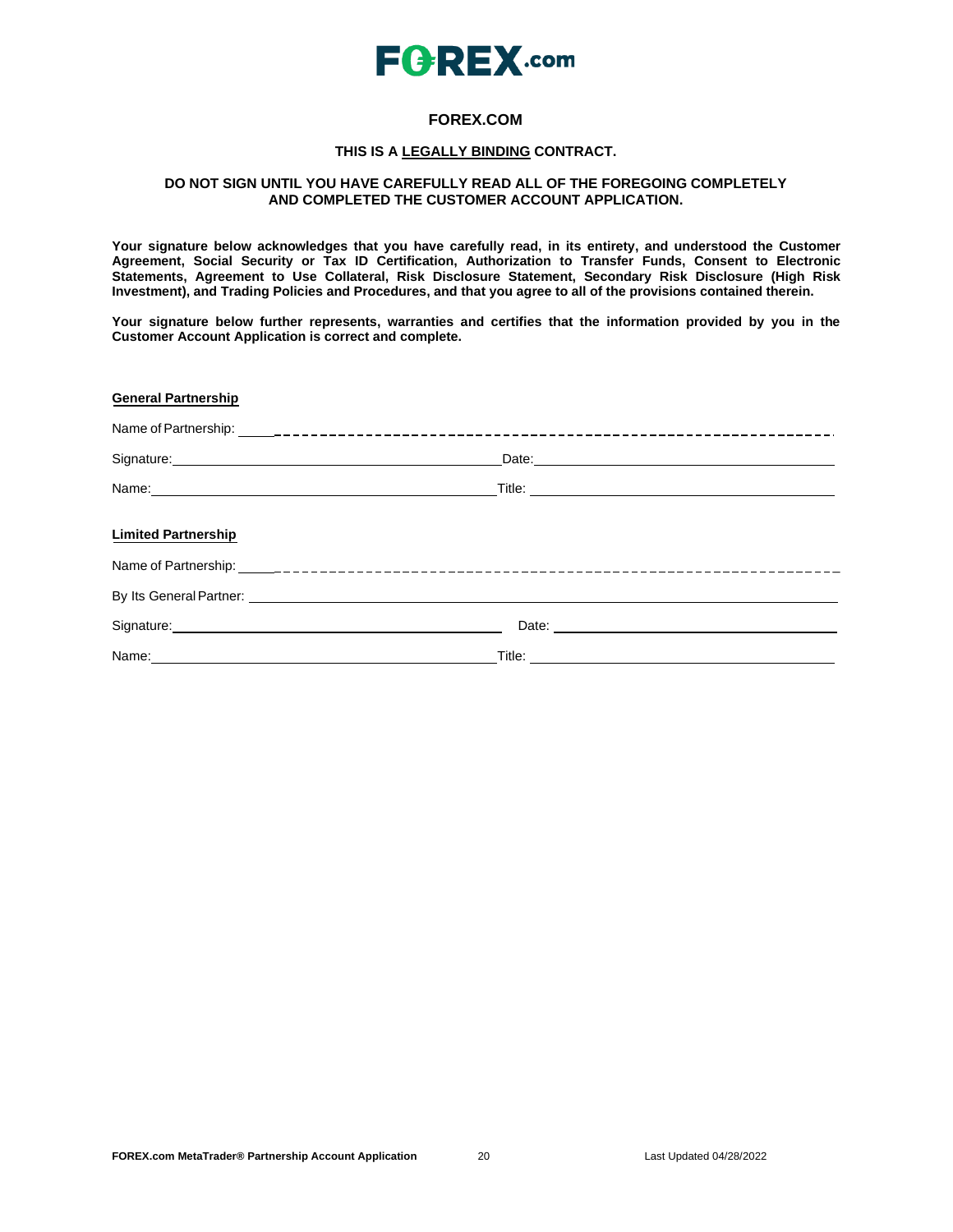# $E$ **CREX**.com

### **Secondary Risk Disclosure: High Risk Investment**

Trading is very speculative and risky. Foreign Exchange Trading is highly speculative and is suitable only for those customers who (a) understand and are willing to assume the economic, legal and other risks involved, and (b) are financially able to assume losses significantly in excess of margin or deposits. Customer represents, warrants and agrees that Customer understands these risks; that Customer is willing and able, financially and otherwise, to assume the risks of Foreign Exchange Trading and Spot Metal Trading and that loss of Customer's entire Account Balance will not change Customer's life style.

The high leverage and low margin associated with Foreign Exchange Trading and Spot Metal Trading can result in significant losses due to price changes in Foreign Exchange Contracts, Cross Currency Contracts and Metal Contracts. Company's margin policies may require that additional funds be provided to properly margin Customer's Account and that Customer must immediately meet such margin requirements. Failure to maintain the Minimum Margin Requirement may result in the liquidation of any open positions with resultant loss to Customer.

FOREX IS AN OVER THE COUNTER (OTC) MARKET, MEANING THE FOREIGN CURRENCY TRADING YOU ARE ENTERING INTO IS NOT CONDUCTED ON AN EXCHANGE. AS A MARKET MAKER, FOREX.COM IS THE COUNTERPARTY IN THESE TRANSACTIONS AND, THEREFORE, ACTS AS THE BUYER WHEN YOU SELL AND THE SELLER WHEN YOU BUY. AS A RESULT, FOREX.COM'S INTERESTS MAY BE IN CONFLICT WITH YOURS. UNLESS OTHERWISE SPECIFIED IN YOUR WRITTEN AGREEMENT OR OTHER WRITTEN DOCUMENTS FOREX.COM ESTABLISHES THE PRICES AND WHICH IT OFFERS TO TRADE WITH YOU. THE PRICES OFFERED MIGHT NOT BE THE BEST PRICES AVAILABLE AND DIFFERENT PRICES MAY BE OFFERED TO DIFFERENT CUSTOMERS.

IF FOREX.COM ELECTS NOT TO COVER ITS OWN TRADING EXPOSURE, THEN YOU SHOULD BE AWARE THAT FOREX.COM MAY MAKE MORE MONEY IF THE MARKET GOES AGAINST YOU. ADDITIONALLY, SINCE FOREX.COM ACTS AS THE BUYER OR SELLER IN THE TRANSACTION, YOU SHOULD CAREFULLY EVALUATE ANY TRADE RECOMMENDATIONS YOU RECEIVE FROM FOREX.COM OR ANY OF ITS SOLICITORS.

| <b>General Partnership</b>                                                                                                                                                                                                           |                                                                                                                                                                                                                                |
|--------------------------------------------------------------------------------------------------------------------------------------------------------------------------------------------------------------------------------------|--------------------------------------------------------------------------------------------------------------------------------------------------------------------------------------------------------------------------------|
|                                                                                                                                                                                                                                      |                                                                                                                                                                                                                                |
| Signature: <u>contract and a series of the series of the series of the series of the series of the series of the series of the series of the series of the series of the series of the series of the series of the series of the</u> | Late: Later and the second state of the second state of the second state of the second state of the second state of the second state of the second state of the second state of the second state of the second state of the se |
|                                                                                                                                                                                                                                      |                                                                                                                                                                                                                                |
| <b>Limited Partnership</b>                                                                                                                                                                                                           |                                                                                                                                                                                                                                |
|                                                                                                                                                                                                                                      |                                                                                                                                                                                                                                |
| By Its General Partner: <u>Conservation of the Conservation of the Conservation of the Conservation of the Conservation of</u>                                                                                                       |                                                                                                                                                                                                                                |
| Signature: <u>contract and a set of the set of the set of the set of the set of the set of the set of the set of the set of the set of the set of the set of the set of the set of the set of the set of the set of the set of t</u> |                                                                                                                                                                                                                                |
| Name: Name: Name: Name: Name: Name: Name: Name: Name: Name: Name: Name: Name: Name: Name: Name: Name: Name: Name: Name: Name: Name: Name: Name: Name: Name: Name: Name: Name: Name: Name: Name: Name: Name: Name: Name: Name:        |                                                                                                                                                                                                                                |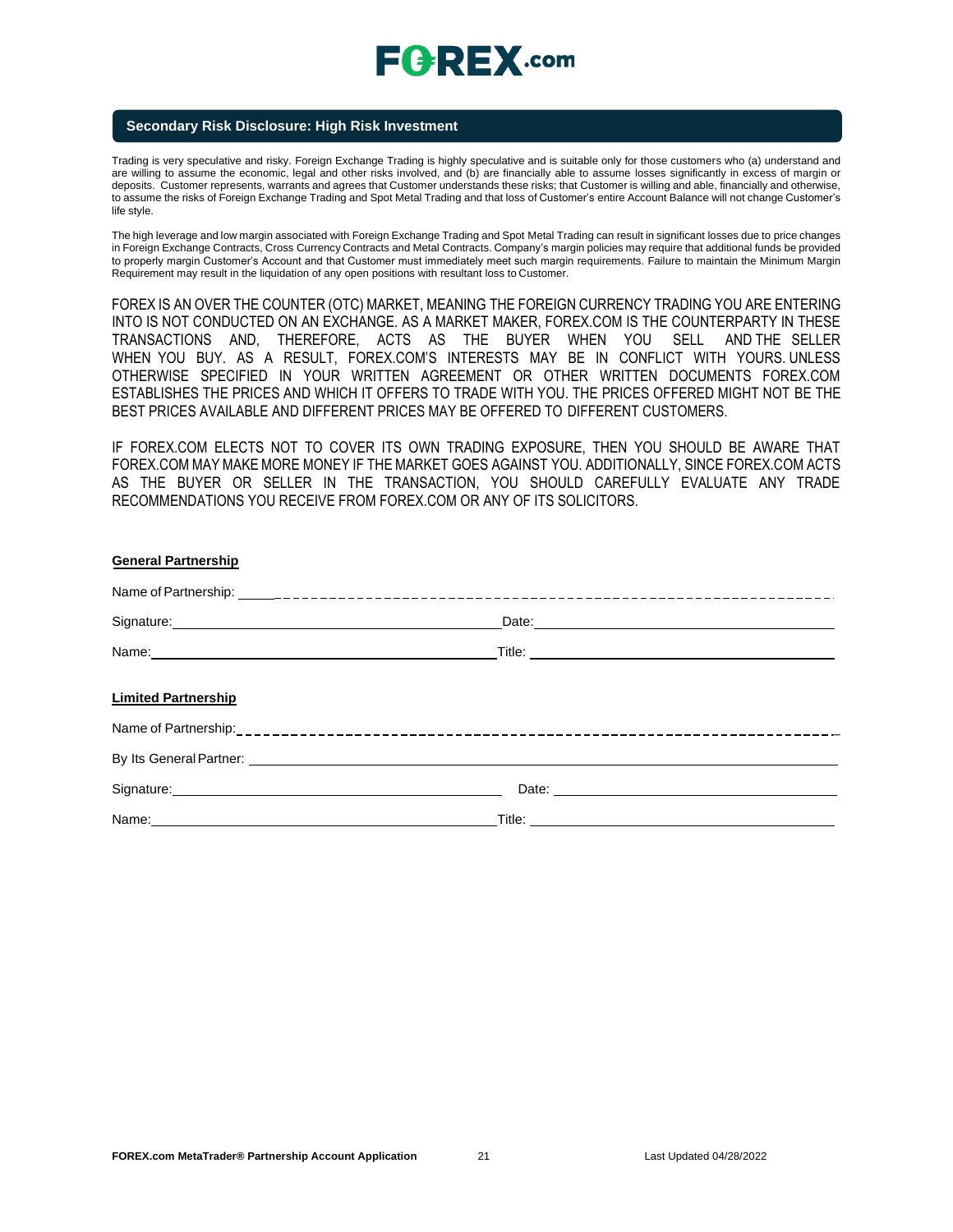# $E$ **AREX**.com

### **RISK DISCLOSURE STATEMENT**

OFF-EXCHANGE FOREIGN CURRENCY TRANSACTIONS INVOLVE THE LEVERAGED TRADING OF CONTRACTS DENOMINATED IN FOREIGN CURRENCY CONDUCTED WITH A FUTURES COMMISSION MERCHANT OR A RETAIL FOREIGN EXCHANGE DEALER AS YOUR COUNTERPARTY. BECAUSE OF THE LEVERAGE AND THE OTHER RISKS DISCLOSED HERE, YOU CAN RAPIDLY LOSE ALL OF THE FUNDS YOU DEPOSIT FOR SUCH TRADING AND YOU MAY LOSE MORE THAN YOU DEPOSIT.

YOU SHOULD BE AWARE OF AND CAREFULLY CONSIDER THE FOLLOWING POINTS BEFORE DETERMINING WHETHER SUCH TRADING IS APPROPRIATE FOR YOU.

(1) TRADING IS NOT ON A REGULATED MARKET OR EXCHANGE—YOUR DEALER IS YOUR TRADING PARTNER WHICH IS A DIRECT CONFLICT OF INTEREST. BEFORE YOU ENGAGE IN ANY RETAIL FOREIGN EXCHANGE TRADING, YOU SHOULD CONFIRM THE REGISTRATION STATUS OF YOUR COUNTERPARTY.

The off-exchange foreign currency trading you are entering into is not conducted on an interbank market, nor is it conducted on a futures exchange subject to regulation as a designated contract market by the Commodity Futures Trading Commission. The foreign currency trades you transact are trades with the futures commission merchant or retail foreign exchange dealer as your counterparty. WHEN YOU SELL, THE DEALER IS THE BUYER. WHEN YOU BUY, THE DEALER IS THE SELLER. As a result, when you lose money trading, your dealer is making money on such trades, in addition to any fees, commissions, or spreads the dealer may charge.

(2) AN ELECTRONIC TRADING PLATFORM FOR RETAIL FOREIGN CURRENCY TRANSACTIONS IS NOT AN EXCHANGE. IT IS AN ELECTRONIC CONNECTION FOR ACCESSING YOUR DEALER. THE TERMS OF AVAILABILITY OF SUCH A PLATFORM ARE GOVERNED ONLY BY YOUR CONTRACT WITH YOUR DEALER.

Any trading platform that you may use to enter off-exchange foreign currency transactions is only connected to your futures commission merchant or retail foreign exchange dealer. You are accessing that trading platform only to transact with your dealer. You are not trading with any other entities or customers of the dealer by accessing such platform. The availability and operation of any such platform, including the consequences of the unavailability of the trading platform for any reason, is governed only by the terms of your account agreement with the dealer.

(3) YOUR DEPOSITS WITH THE DEALER HAVE NO REGULATORYPROTECTIONS.

All of your rights associated with your retail forex trading, including the manner and denomination of any payments made to you, are governed by the contract terms established in your account agreement with the futures commission merchant or retail foreign exchange dealer. Funds deposited by you with a futures commission merchant or retail foreign exchange dealer for trading off-exchange foreign currency transactions are not subject to the customer funds protections provided to customers trading on a contract market that is designated by the Commodity Futures Trading Commission. Your dealer may commingle your funds with its own operating funds or use them for other purposes. In the event your dealer becomes bankrupt, any funds the dealer is holding for you in addition to any amounts owed to you resulting from trading, whether or not any assets are maintained in separate deposit accounts by the dealer, may be treated as an unsecured creditor's claim.

(4) YOU ARE LIMITED TO YOUR DEALER TO OFFSET OR LIQUIDATE ANY TRADING POSITIONS SINCE THE TRANSACTIONS ARE NOT MADE ON AN EXCHANGE OR MARKET, AND YOUR DEALER MAY SET ITS OWN PRICES.

Your ability to close your transactions or offset positions is limited to what your dealer will offer to you, as there is no other market for these transactions. Your dealer may offer any prices it wishes, and it